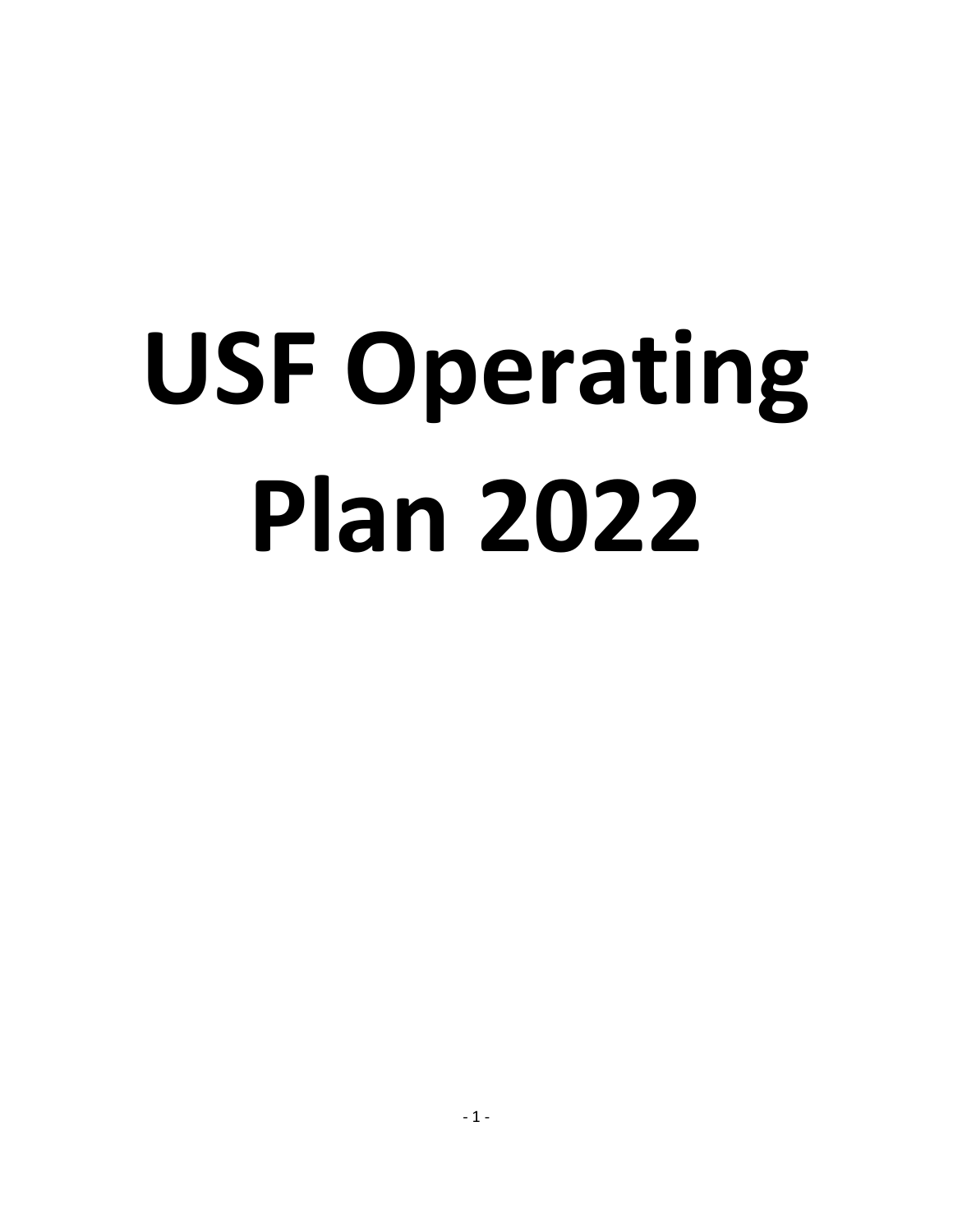# **TABLE OF CONTENTS**

| $\mathbf{1}$   |  |
|----------------|--|
| 1.1            |  |
| 1.2            |  |
| 1.3            |  |
| 1.4            |  |
| 1.5            |  |
| $\overline{2}$ |  |
| 2.1            |  |
| 3              |  |
| 3.1            |  |
| 3.2            |  |
| 3.3            |  |
| 3.4            |  |
| 3.5            |  |
| 4              |  |
| 5              |  |
| 6              |  |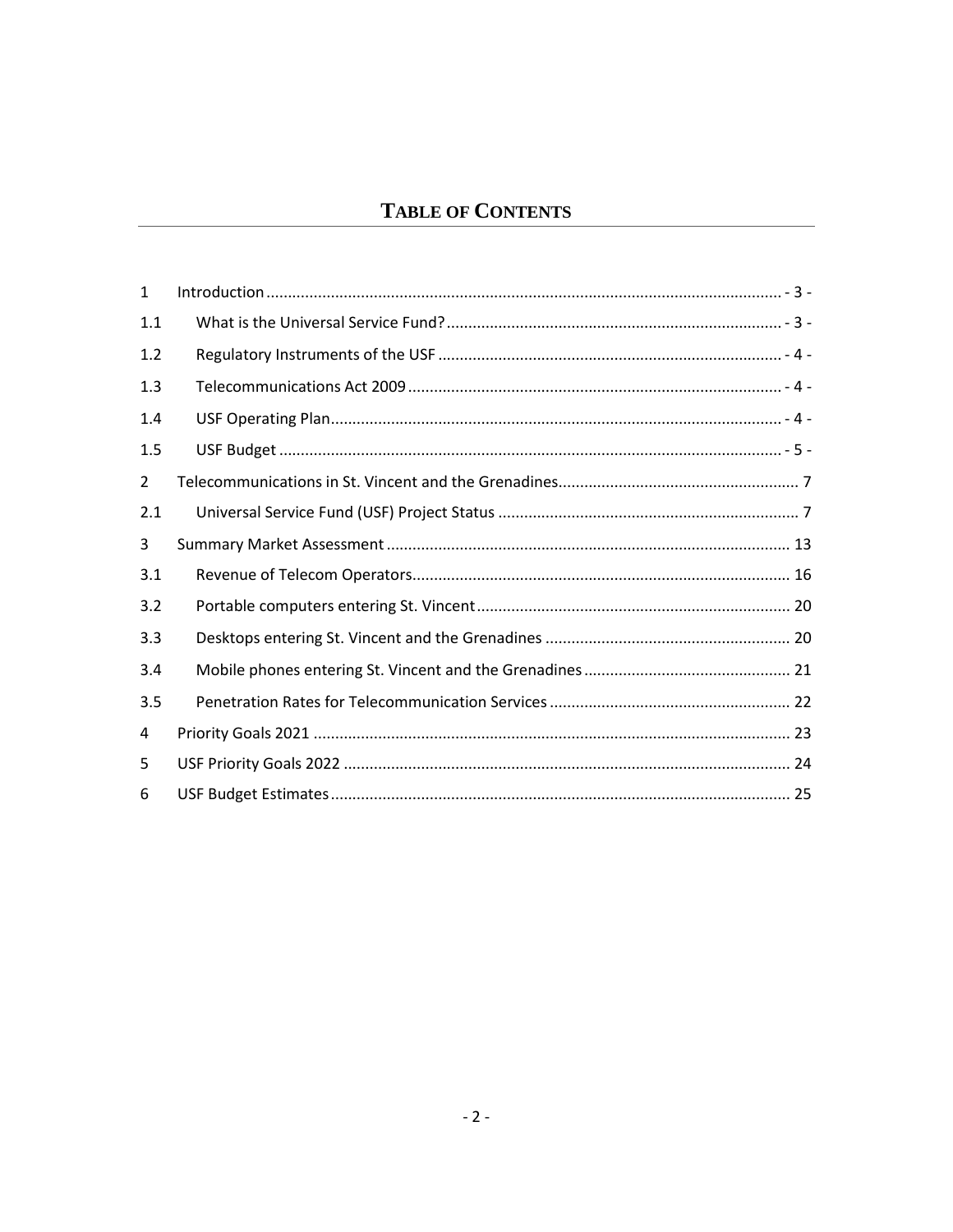# <span id="page-2-0"></span>**1 INTRODUCTION**

The National Telecommunications Regulatory Commission (NTRC) of St. Vincent and the Grenadines was established by the Telecommunications Act (Cap 418) of the Revised Laws of St. Vincent and the Grenadines 2009 to efficiently regulate the telecommunications sector in collaboration with the Eastern Caribbean Telecommunications Authority (ECTEL). The NTRC was also mandated to manage the Universal Service Fund (USF).

# <span id="page-2-1"></span>**1.1 WHAT IS THE UNIVERSAL SERVICE FUND?**

The Universal Service Fund (USF) was established under Section 42 of the Telecommunications Act (Cap 418) of the Revised Laws of St. Vincent and the Grenadines in 2009. The Fund was set up to compensate any telecommunications provider who is required to provide or to promote Universal Service. Universal Services include: Public voice telephony, Internet access, telecommunication services to schools, hospitals, and similar institutions, and to the physically challenged. The USF encourages efficient access to, and the use of telecommunication networks and services throughout St. Vincent and the Grenadines, with special focus on rural, underserved, and maritime areas. The provision of Universal Service will provide social, educational, and economic development for our nation.

The Fund will be used to ensure the reasonable availability and affordability of basic and advanced telecommunication services, where commercial telecommunication markets may be unable to deliver such services in a financially viable manner, independently.

The USF is mainly funded by annual payments made by telecommunication providers. The Fund may also receive income from appropriations made by Parliament and official grants, donations, bequests, or other contributions, if the NTRC considers it consistent with the best interest of the Fund. The annual payment received from telecommunication providers is calculated as a percentage of their gross annual revenue considering the number of years in operation. This payment structure ranges from 0.25% of gross revenue for the first year of operation, 0.5% of gross revenue for the second year, 1% for the third year, 1.5% for the fourth year, 1.75% for the fifth year and 2 % for the sixth and each subsequent year of its operation.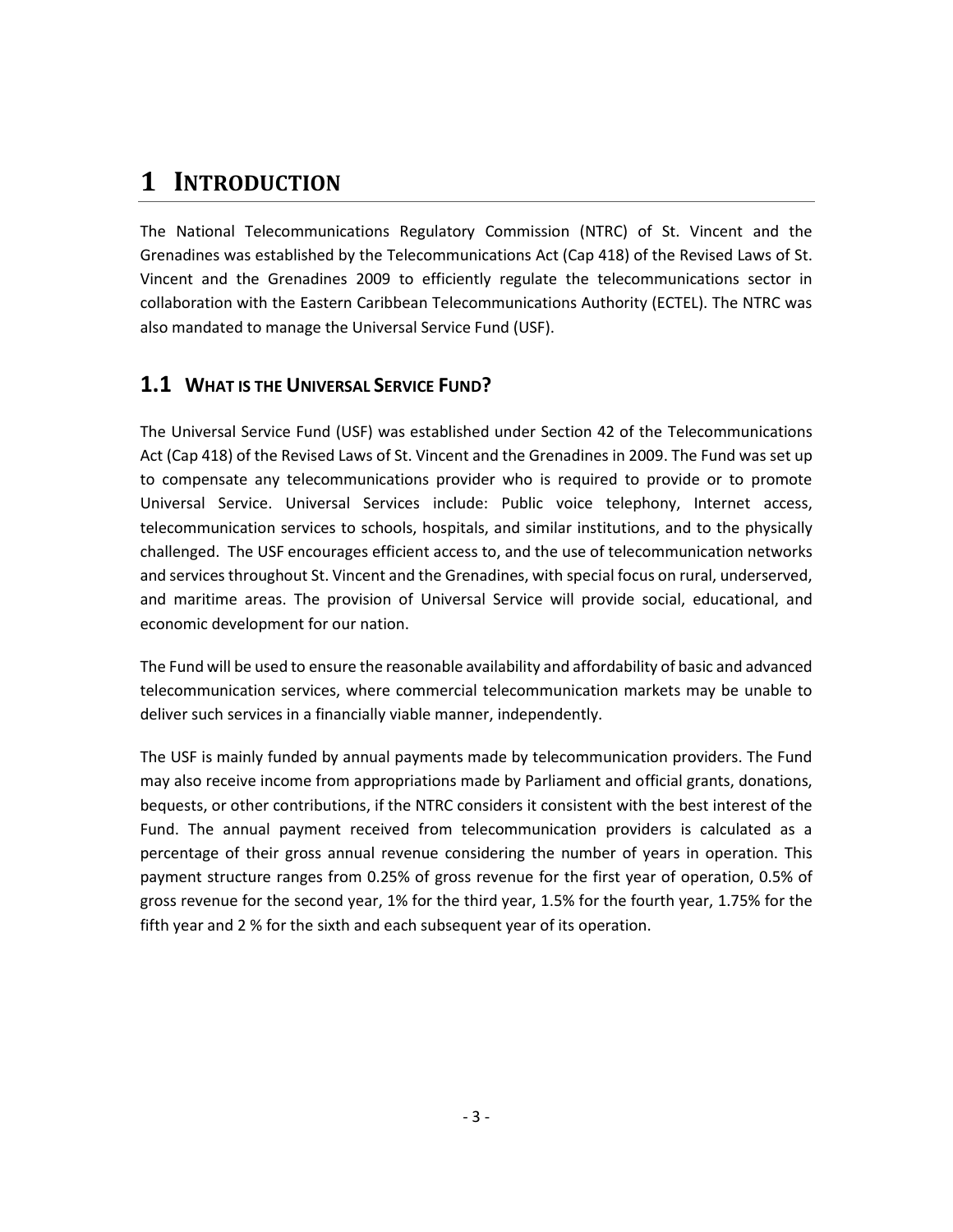# <span id="page-3-0"></span>**1.2 REGULATORY INSTRUMENTS OF THE USF**

There are several regulatory instruments that govern the Universal Service Fund. They are as follows:

## **1.2.1 Telecommunications (Universal Service Fund Contribution Order) Regulations S.R.O. #4 of 2017.**

This was gazetted in January 2017. This revised Order sets out the method for the calculation of annual payments and the deadline by which they are to be paid. This document can be accessed on the NTRC's website at the following URL:

[http://ntrc.vc/docs/usf/USF\\_contribution\\_order-1.pdf](http://ntrc.vc/docs/usf/USF_contribution_order-1.pdf)

## **1.2.2 Telecommunications (Universal Service Fund) Regulations (Cap 418) of the Revised Laws of St. Vincent and the Grenadines 2009**

The Regulations were gazetted on September 16, 2008 and the aim of these regulations is to provide a broad framework for the efficient and effective management of the Fund. This document can be accessed on the NTRC's website at the following URL:

[https://ntrc.vc/docs/usf/Universal\\_Service\\_Fund\\_regulations\\_20110418.pdf](https://ntrc.vc/docs/usf/Universal_Service_Fund_regulations_20110418.pdf)

## **1.2.3 Telecommunications (Universal Service Fund) Guidelines 2009**

This document outlines specific procedures and policies for the management of the USF in St. Vincent and the Grenadines. It also outlines the basis for the development and use of the Guidelines derived from the Telecommunications (Universal Service Fund**)**  Regulations. This document can be accessed on the NTRC's website at the following URL:

[http://ntrc.vc/docs/usf/USF\\_guidelines\\_20110418.pdf](http://ntrc.vc/docs/usf/USF_guidelines_20110418.pdf)

# <span id="page-3-1"></span>**1.3 TELECOMMUNICATIONS ACT 2009**

Section 42 of this Act mandates the establishment of the USF. This document can be accessed on the NTRC's website at the following URL:

https://ntrc.vc/docs/legislations/telecom\_act\_2001\_SRO\_NO\_11.pdf

# <span id="page-3-2"></span>**1.4 USF OPERATING PLAN**

The USF Operating Plan is a policy document which outlines the priority objectives of the USF within St. Vincent and the Grenadines on an annual basis. This document summarizes the state of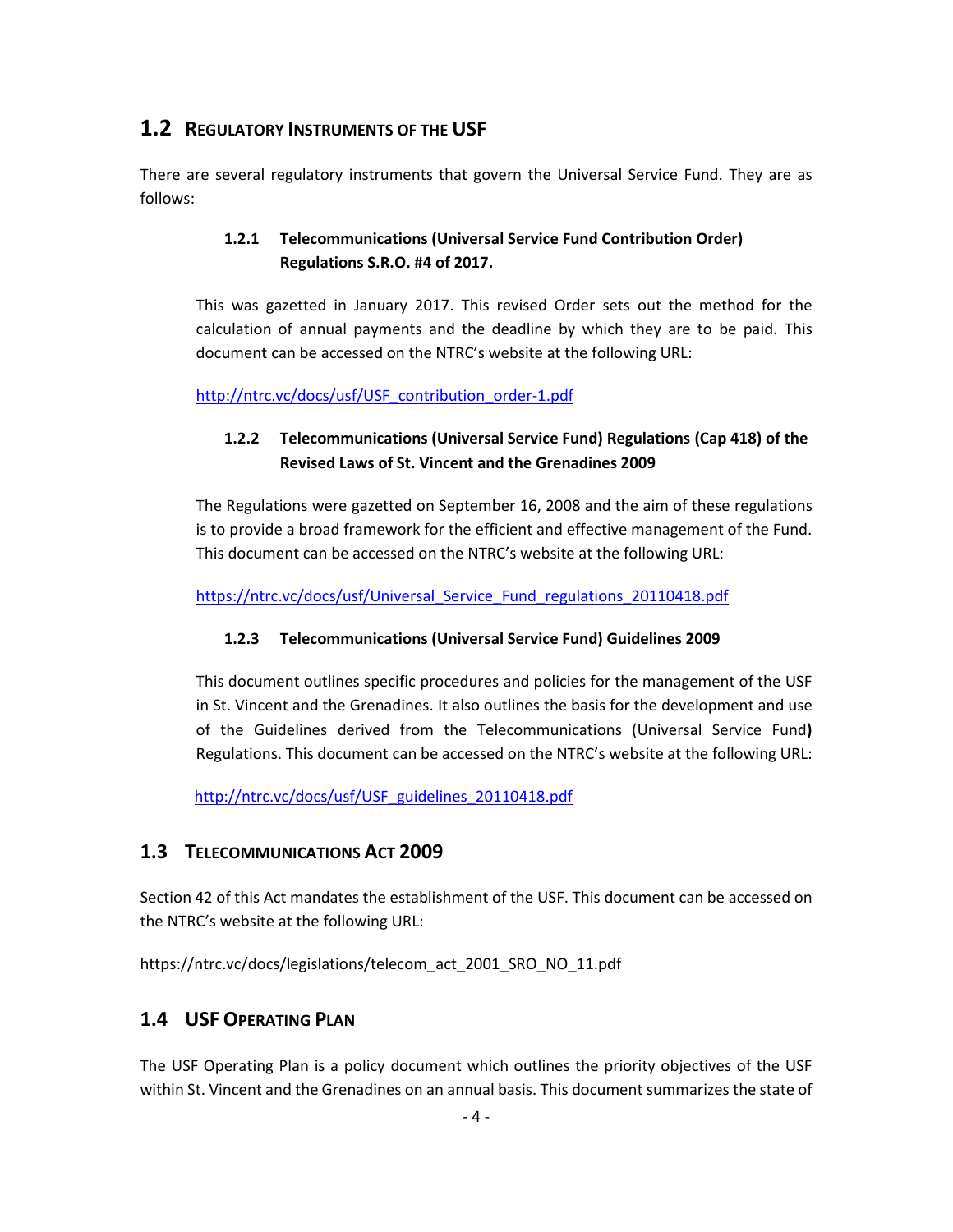development of telecommunications in the country, and it setsforth the broad objectives, targets, and types of projects that the Fund may seek to promote during the year. It also provides a financial status of the fund to stakeholders.

# <span id="page-4-0"></span>**1.5 USF BUDGET Financial Performance of the Universal Service Fund**

## **Revenue**

For the year ended December 31, 2021, the Universal Service Fund had projected to receive a total of Two Million Three Hundred and Seventy Thousand, Four Hundred Dollars (\$2,370,400.00) from Telecommunications Service Providers and interest of Eighteen Thousand Nine Hundred Dollars (\$18,900.00). The actual revenue received from telecommunications providers was Two Million Three Hundred and Seventy-Six Thousand and Fifty-Two Dollars and Fifty Cents (\$2,376,052.50) while interest received amounted to Twenty-Three Thousand and Two Dollars and Thirty-Eight Cents (\$23,002.38). A further Twenty-Three Thousand Nine Hundred and Twelve Dollars and Sixty-Six cents (\$23,912.66) were received consisting of donations towards our MyApp summer programme and icode784 competition and a refund on project expenses.

## **Expenditure**

## Recurrent:

For the year ended December 31, 2021, the USF had projected to spend Four Hundred and Forty-Five Thousand, Four Hundred and Fifty-Six Dollars and Sixty-Eight Cents (\$445,456.68) on recurrent expenditure. However, Three Hundred and Fifty-Three Thousand, and Fifty-Four Dollars and Twenty-Nine Cents (\$353,054.29) was spent. Due to the current COVID-19 Pandemic, overseas travelling for the attendance of training and meetings were cancelled. Also, the winners from the Secondary Mobile Applications category of the 2020 iCode784 competition were to travel to Barcelona as part of their prize to attend the GSMA 4YFN Start-up event. However, this too was cancelled due to the pandemic. The trip to Barcelona is now scheduled to take place within the first quarter of 2022.

## **Projects:**

For the year ended December 31, 2021, the USF budgeted to spend Three Million, Five Hundred and Seventy-Nine Thousand, Two Hundred and Six Dollars and Ten Cents (\$3,579,206.10) for payments on projects. However, Two Million Two Hundred and Fifty-One Thousand, Two Hundred and Thirty-Seven Dollars and Forty-Three Cents (\$2,251,237.43) was spent. This is primarily because the contractual obligations under some of the USF projects were not met and therefore, the payments of fees were deferred until the issues were resolved.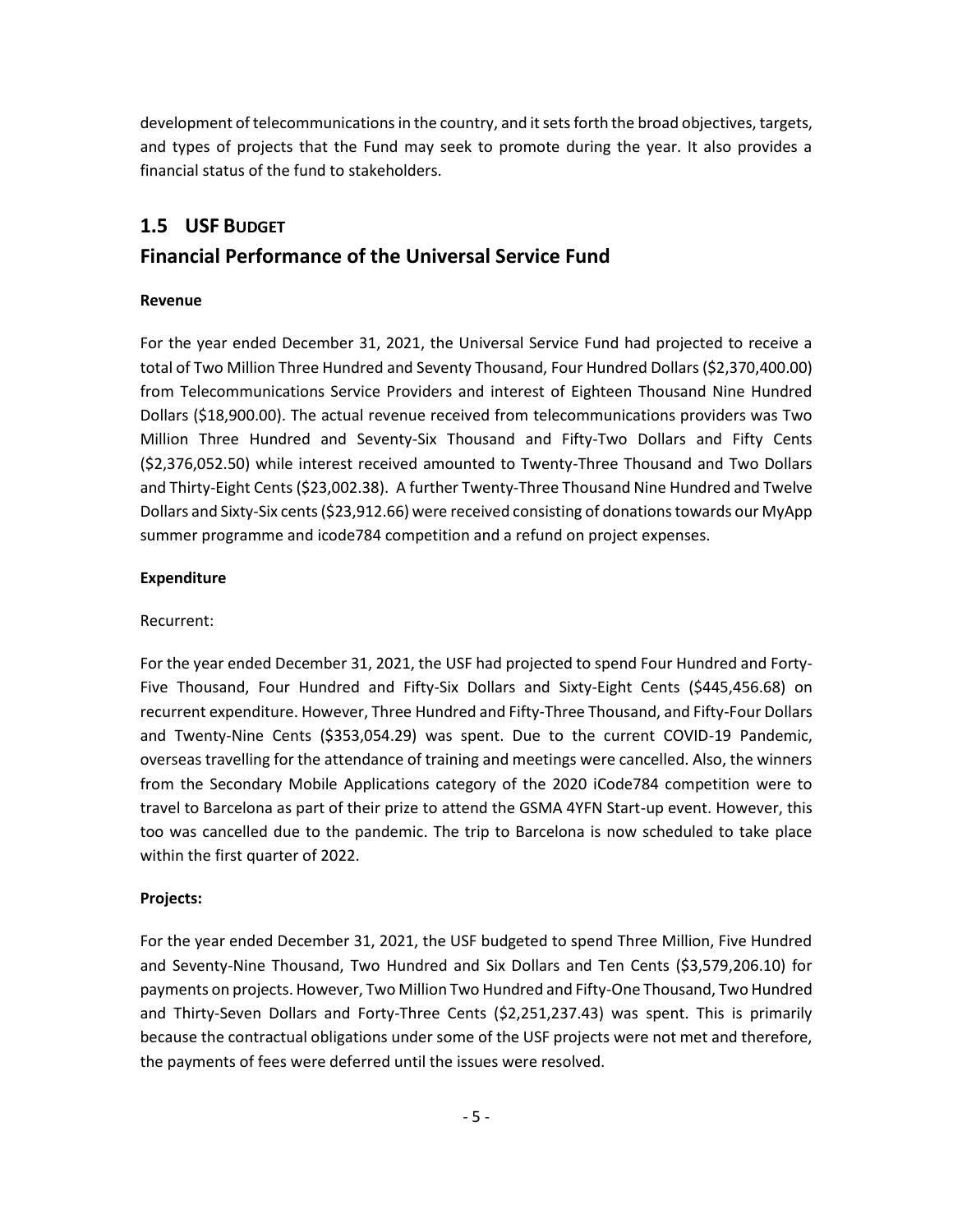#### **Projected Revenue for 2022**

The Fund is projected to receive Two Million, Six Hundred and Eighty-Four Thousand One Hundred and Sixty-Seven Dollars and Fifty Cents (\$2,684,167.50) in 2022. Two Million, Six Hundred and Eighty-One Thousand Six Hundred and Sixty-Seven Dollars and Fifty Cents (\$2,681,667.50) is expected to be collected from the Telecommunications Service Providers and interest of Two Thousand, Five Hundred Dollars (\$2,500.00) is projected on the fund's balance in its saving account.



## **Figure 1**

*Fig 1. USF Projected and Actual Revenue (Source: NTRC Annual Report 2021)*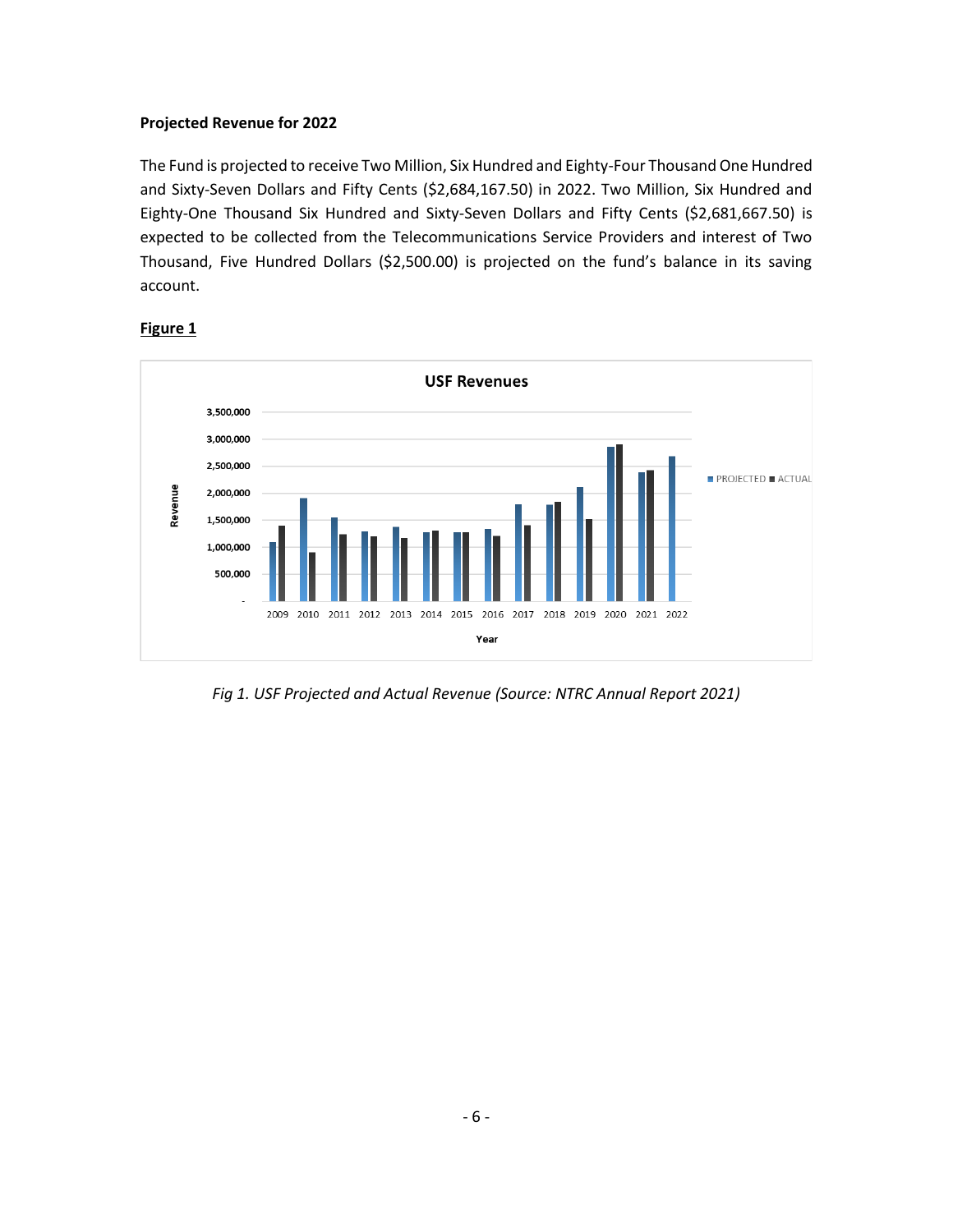# <span id="page-6-0"></span>**2 TELECOMMUNICATIONS IN ST. VINCENT AND THE GRENADINES**

The year 2021 brought many challenges with the COVID-19 pandemic, which resulted in a significant growth in the use of web conferencing and online classroom platforms to keep persons connected. In addition to COVID-19 in 2021, the country experienced a volcanic eruption in April which helped to highlight the deficiencies in telecommunications in the country as most schools adopted the online approach as opposed to face-to-face learning.

In addition, the monitoring and evaluation of projects executed by the Universal Service Fund was affected due to protocols implemented to combat the pandemic. Monthly site visits under the five USF projects to ensure that the equipment is functional, and services are in place at the various locations had to be delayed in some areas due to the pandemic. As such the USF is exploring other methods to assist with the monitoring and evaluation process of the projects so that this important aspect is not adversely affected should similar situations arise in the future. The methods explored would also help to evaluate if the objectives of the projects, are being realized by the parties impacted by the USF projects implemented.

The NTRC has 322 wireless access points at 125 locations nationwide, which were installed under six projects implemented by the USF. These access points are monitored and managed through a central dashboard which is hosted in the cloud. While conducting our monitoring of these access points, the increase demand for the internet was observed as we noted that a total of 645.98 Terabytes of data was consumed by 1,696,376 devices in 2021, which is a 47.7% increase in usage compared to 2020 which had 437.35 Terabytes data consumption by 68,108 devices.

In 2021, the NTRC held ICT training in the rural areas with the MyApp Summer Program. The program was held at the Canouan Secondary School and Spring Garden Resort with an estimated twenty (20) students for each location.

# <span id="page-6-1"></span>**2.1 UNIVERSAL SERVICE FUND (USF) PROJECT STATUS**

The following gives an update of the projects currently being implemented under the USF:

## **2.1.1 Community Access Project**

This project is the combination of the first project undertaken by the NTRC, The Internet Project, and the sixth project, The Community Center Project. The contract for this project was signed on March 8th, 2019, between Cable & Wireless and the NTRC for a total of Three Hundred and Thirty-Three Thousand One Hundred and Seventy-Two Dollars and Three Cents (EC\$333,172.03) and was commissioned on December 19th, 2019 as all the services and equipment were in place. This project ran for two years and came to an end on December 18th, 2021. In the project, forty-seven (47) locations were outfitted with wireless internal and external internet access points with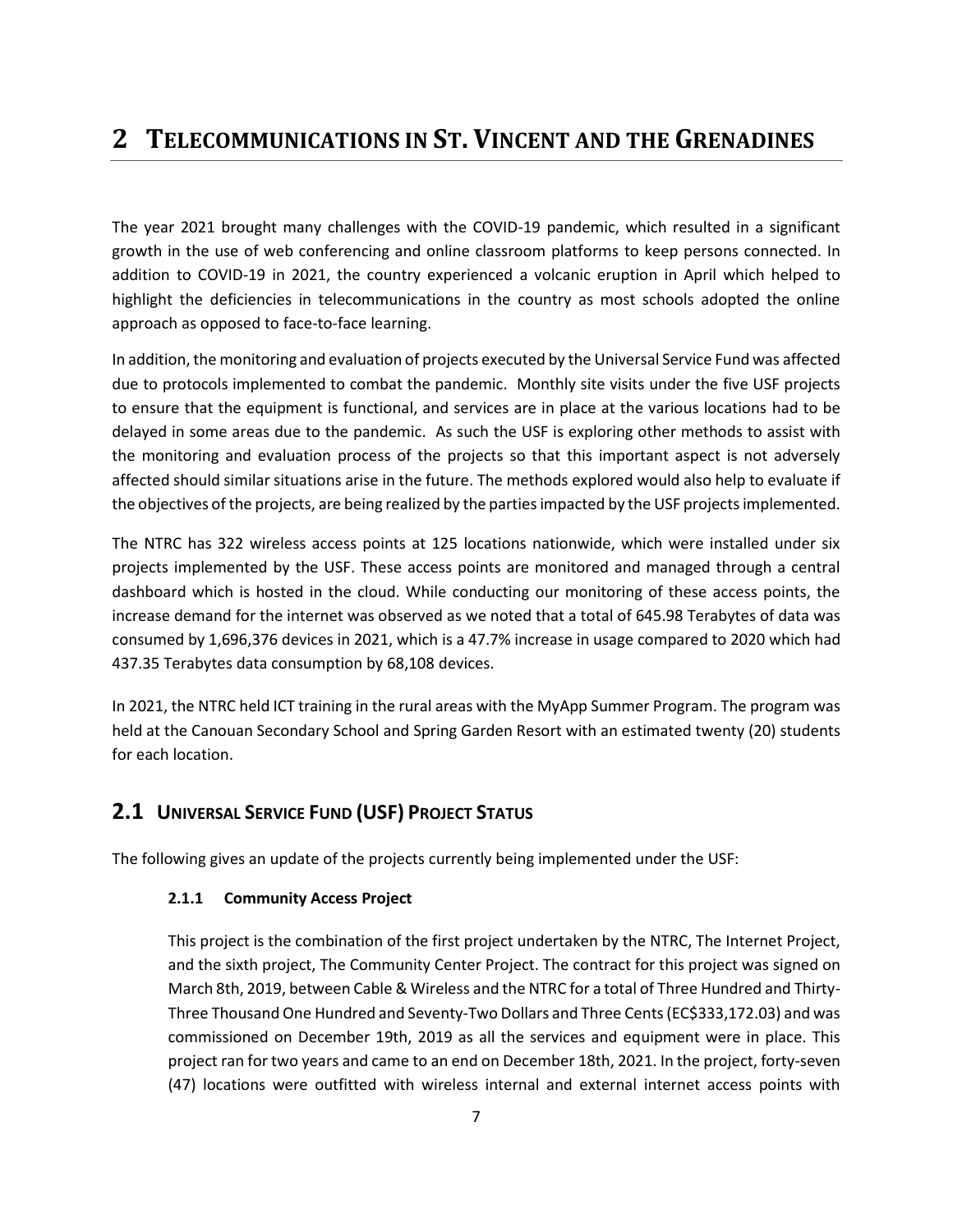minimum speeds of 20Mbps download and 3Mbps upload. These locations included nineteen (19) Community Centers, thirteen (13) Learning Resource Centers, eleven (11) Group Institutions and Public Venues and four (4) Public Libraries. This project will not be retendered but will be incorporated under a new project called the Online 24/7 Project.

#### **2.1.2 Payphone Project**

The second project is the Payphone Project, and was signed with Cable and Wireless in 2011, at a cost of One Million, Four Hundred Thousand, Five Hundred and Seventy-Five Dollars (EC\$1,400,575). Under this project, twenty-five (25) payphones were installed at various locations across SVG, including tourism sites, beaches and at points along the main road. Internet access was also provided at the tourism sites and beaches at a minimal cost. Overt vandal proof security cameras were also installed at selected tourism sites and at the beaches to minimize the threat of vandalism to the payphones, as well as to provide some security for visitors to these locations. This project was commissioned in December 2016 and will run for a five-year period. The sites under this project are routinely visited to ensure that the services and equipment are functional. Three sites were removed following negotiations with Cable & Wireless in 2019 as they were negatively impacted by environmental conditions due to their location. These sites were Cumberland Trail, Rawacou and Fancy. Additionally, electricity was placed at the Mt Wynne beach site for the equipment under this project. The electricity was installed on February 28, 2021, and the equipment at the site are currently functional. The payphone project came to an end on December 28, 2021. This project will not be retendered but will be incorporated under a new project called the Online 24/7 Project.

#### **2.1.3 Schools' Project**

The Schools' project was first signed on June  $7<sup>th</sup>$ , 2011 which saw all 107 schools throughout St. Vincent and the Grenadines with wireless internal and external internet access points with minimum speeds of 8Mbps download and 2Mbps upload. This original contract came to an end and a new contract for this project was signed on October 23<sup>rd</sup>, 2019, for a total of Two Million Five Hundred and Fifty-One Thousand, Fifty-Four Dollars and Eighty-Seven Cents (EC\$2,551,054.87). The project will run for five years and would come to an end on October 22<sup>nd</sup>, 2024. Each school included in the project received an internet connection with a download speed of 100 Mbps and an upload speed of 15 Mbps. Schools with a large student population and other areas with high traffic were provided with 100 Mbps symmetrical internet connection using fiber technology.

 A five-year license for a centrally managed content management system which interfaces with all existing access points under the project was provided. This is to provide content filtering at each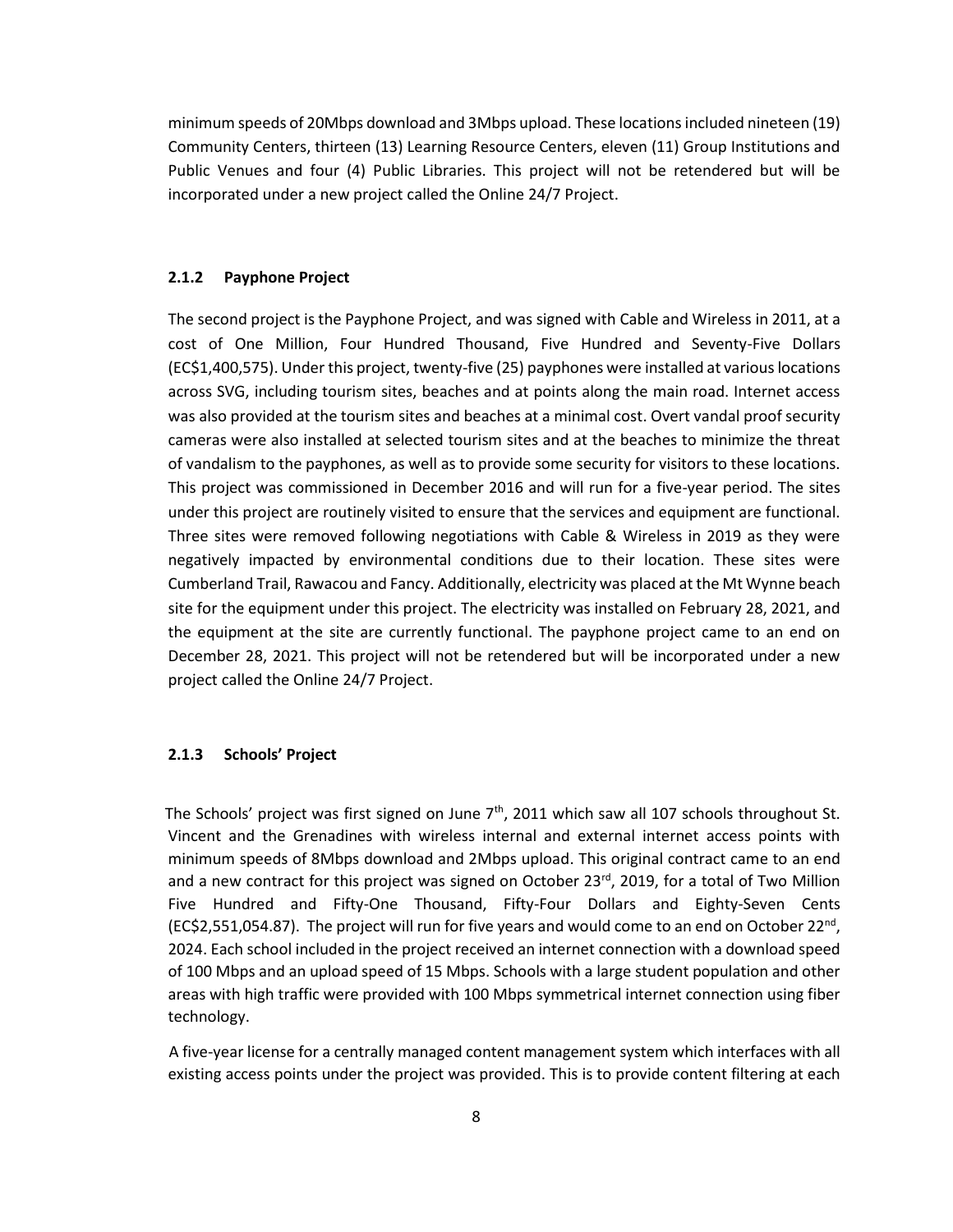location and to monitor the status of the services at each location. This project was expected to be commissioned by the second quarter of 2020, however during our commissioning activities, there were several changes to be made to schools. These works were completed by Cable & Wireless. The project was commissioned April 30, 2021.

Additionally, on December 14, 2020, the contract document was amended to include the installation of 116 additional access points across 57 schools. This saw an improvement in the coverage at schools. The additional access points were purchased, and their desired placement was finalized. The installation of the new access points was completed by the third quarter of 2021 and the addendum for the Schools' Project was commissioned November 30, 2021.

#### **2.1.4 Maritime Project**

The VHF Maritime Project was initially commissioned on November 20, 2012 and ran for five years. The project was implemented to provide access to both emergency and non-emergency communications in the Exclusive Economic Zone (EEZ) of St Vincent and the Grenadines and saw the implementation of a Global Maritime Distress and Safety System (GMDSS) in St. Vincent and the Grenadines. The project was executed for a total cost of One Million, One Hundred and Twenty-Five Thousand, Seven Hundred and Eighty Dollars (EC\$1,125,780) and was maintained for a period of five years. Five Hundred and Forty Thousand Dollars (EC\$540,000) of this amount was accessed from the World Bank for the purchase and installation of the equipment. The remaining Five Hundred and Eighty-Five Thousand, Seven Hundred and Eighty Dollars (EC\$585,780) was paid by the Universal Service Fund for the maintenance of the services and equipment over the fiveyear period. GMDSS provides for distress alerts, distress relays, search, and rescue, on scene communication and location services. This system is mandatory for all ships subject to the Safety of Life at Sea (SOLAS) convention of 1974. Digital Selective Calling (DSC) is one of the most important aspects of this GMDSS system and is a standard for sending a pre-defined digital message via the pressing of one button.

This project was retendered in 2017 as the contract which was in place came to an end. The NTRC subsequently entered a contract with Cable & Wireless for the continued maintenance of the equipment and system to facilitate the GMDSS System. The contract was signed on March 8<sup>th</sup>, 2019, for a period of five years for a total cost of Five Hundred and Ninety-One Thousand, Eight Hundred and Forty Dollars and Sixty-Five Cents (\$591,840.65). Additionally, under this new contract the NTRC was able to purchase handheld GMDSS enabled radios and replacement components (such as antennas and batteries) for resale at a subsidized cost. The cost of the VHF Radio is Five Hundred Dollars (EC\$500.00), the cost for battery and antenna is One Hundred Dollars (EC\$100.00) and Forty Dollars (EC\$40.00) respectively.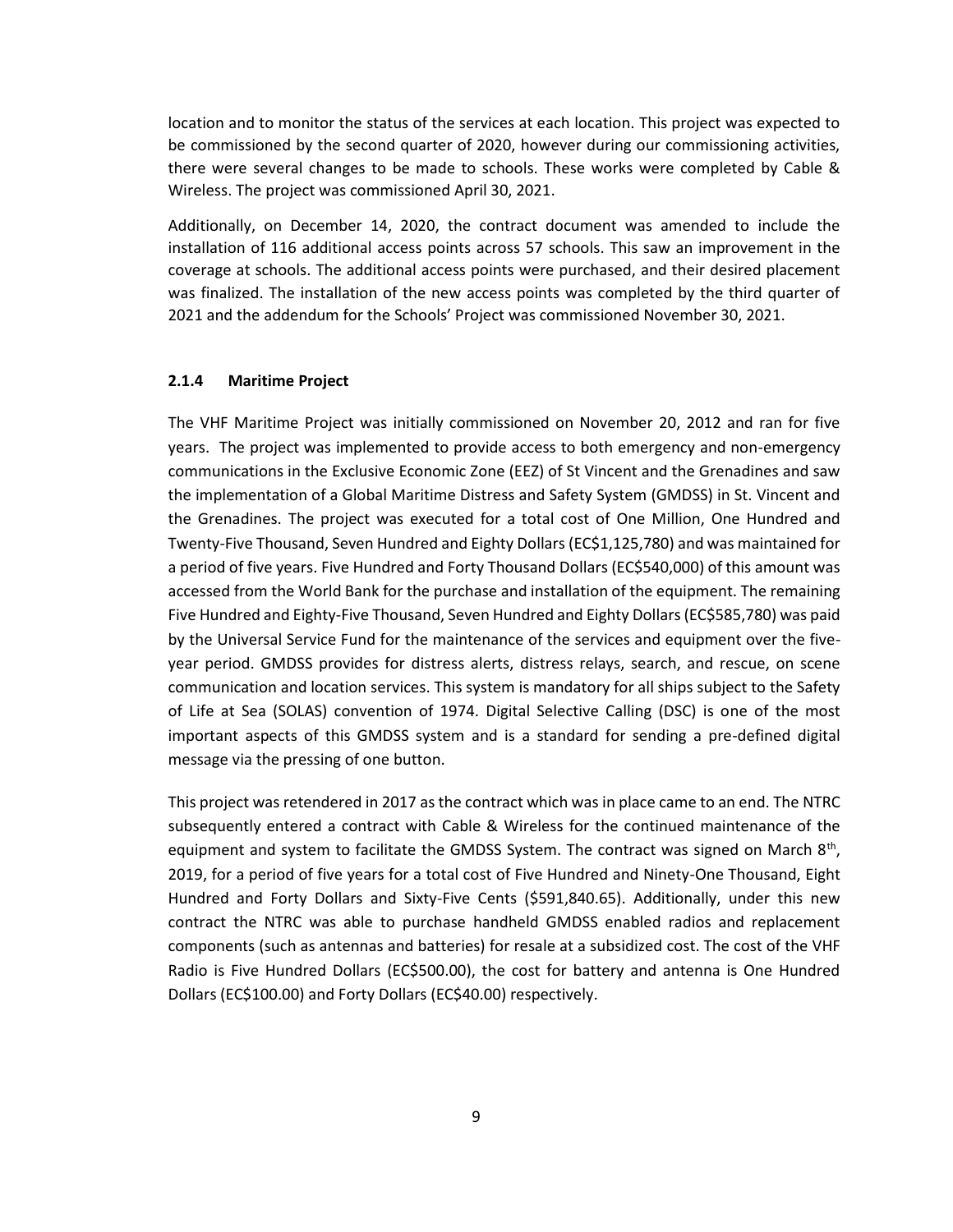#### **2.1.5 GMDSS Expansion Project in Jerome Union Island**

The objective of the project is to expand the coverage to the GMDSS system which is in place in St. Vincent and the Grenadines (SVG). The GMDSS coverage is limited to the Mainland and Northern Grenadines as there is only one transmission site located at Mount St. Andrews. The addition of a new transmission site in Union Island which would be linked to the existing system using the newly installed CARCIP Subsea fiber would greatly improve the GMDSS coverage, resulting in a safer environment for our fisherfolk, yachts, cruise ships and all other vessels transiting our sea space.

During 2021, the NTRC conducted the tender process for the project within the guidelines of the Universal Service Fund (USF) as per requirements of the Telecommunications Act (CAP 418) of the Revised Laws of St. Vincent and the Grenadines 2009 and the Telecommunications (Universal Service Fund) Regulations 2008 (S.R & O #45 of 2008). There was a sole bidder being Cable & Wireless. After negotiations with Cable & Wireless, the NTRC came to an agreement with the company for the capital costs of the project in the amount of Four Hundred and Forty-Eight Thousand Seventy-One and Eighty-Two Cents Eastern Caribbean Dollars (S448,071.82) and One Hundred and Sixty-Six Thousand Four Hundred and Nineteen and Ninety-One Cents Eastern Caribbean Dollars (\$166,419.91) for the maintenance cost. The contract for the maintenance will be for 5 years after commissioning of the project. The signing of the contracts is expected to be completed within the first quarter of 2022.

#### **2.1.6 Police and Health Center Project**

This project was initially signed on November 1, 2012, and it provided wireless internet access at all twenty-nine (29) Police Stations and forty-two (42) Health Centers throughout St. Vincent and the Grenadines at a minimum speed of 8 Mbps. The cost of this project was Seven Hundred and Eleven Thousand, and Fifteen Dollars (EC\$711,015), and was implemented by Karib Cable (FLOW) for a period of two (2) years. Thirty-one (31) computers were installed at various clinics, and fourteen (14) computers installed at the Milton Cato Memorial Hospital. The Royal St. Vincent and the Grenadines Police Force (RSVGPF) Training School was also outfitted with ten (10) computers to assist the recruits and other officers with their research work. This project was commissioned on June 12, 2015 and came to an end in June 2017 and a project for the continuation of the maintenance of the services was tendered. The NTRC subsequently entered a contract with Cable and Wireless on May  $14<sup>th</sup>$ , 2019, for the continued provision of services at the sites under the project. The contract for this project is Five Hundred and Forty-One Thousand, Three Hundred and Forty Dollars (\$541,340.00) and will run for two years. This project will come to an end on October 27, 2022 and will be retendered in the fourth quarter of 2022.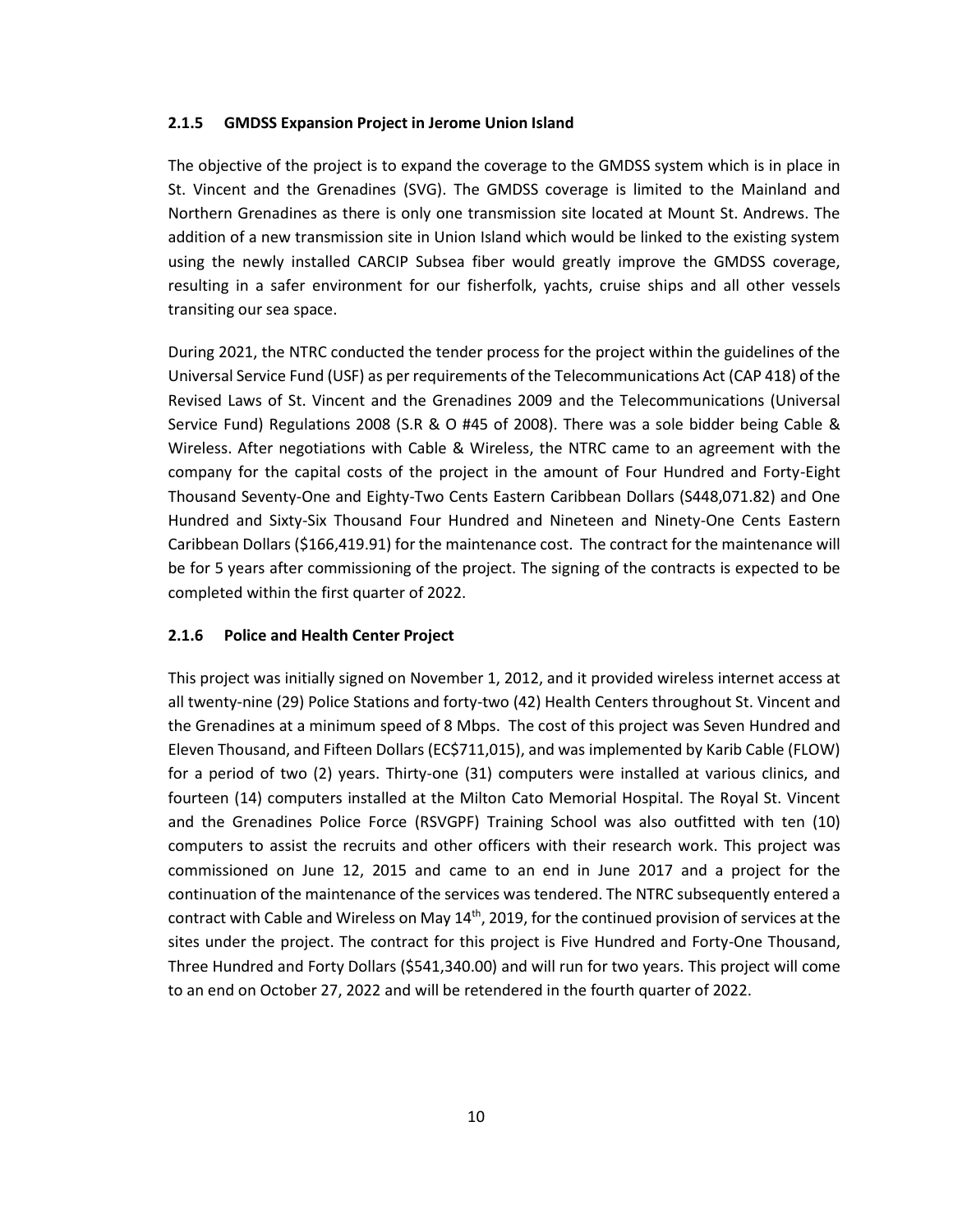#### **2.1.7 SMART Project**

The first contract for this project was signed on November 20<sup>th</sup>, 2012 at a total of One Million, Six Hundred and Ninety-Eight Thousand, Nine Hundred and Ninety-Four Dollars (EC\$1,698,994) for the for the supply of equipment and teaching aids at the St. Vincent and the Grenadines Community College (SVGCC) to enable them to offer specialized ICT training. This included a stateof-the-art computer lab containing Thirty-Five (35) high powered computers, twenty (20) of which were Apple iMac computers, were handed over to the SVGCC: Division of Technical Education. In addition to this, Three Hundred and Forty (340) needy households benefitted from subsidized internet access at a cost of ten dollars (\$10) per month for a maximum of two (2) years. This fiveyear project was commissioned on September 25<sup>th</sup>, 2014 and came to an end in September 24<sup>th</sup>, 2019.

The project was retendered on July 24<sup>th</sup>, 2019, and the NTRC subsequently entered a contract with Cable & Wireless on March  $26<sup>th</sup>$ , 2020. The new contract brought new equipment for the supply of specialised supplementary ICT training equipment at the St. Vincent Community College and the supply of internet access at the subsidized cost of ten dollars (\$10) per month to an increased Six Hundred and Eighty (680) needy households. Also, Six Hundred and Forty (640) Computers would be disbursed to various schools throughout St. Vincent and the Grenadines.

Currently, the ICT training equipment have been delivered to the Community College, Three Hundred and Forty (340) households have an internet connection at a subsidized cost and One Hundred and Fifty (150) computers were disbursed to schools. The NTRC reopened applications for the subsidized internet in March of 2021 to have another Three Hundred and Forty (340) households connected with internet connection and the application portals are still open as the quota was not met in 2021, there remains One Hundred and Fifty (150) households to be connected. Also, the NTRC expects to disburse another One Hundred and Fifty (102) Computers to schools throughout St. Vincent and the Grenadines for 2022.

#### **2.1.8 Online 24/7 Project**

The project is comprised of four Lots which includes the Community Access locations from the community access project. The objective of this lot is for the provision internet service and new access points to offer open Wi-Fi access at existing locations throughout the urban and rural areas of St. Vincent and the Grenadines. Additionally, internet service and access points will be provided to new locations such as high traffic locations, NGO's, playing fields hard courts and tourism sites.

Also, the old payphone project will be merged under the Online 24/7 Project, however the payphones at the previous locations will be replaced with internet access. The existing camera equipment under the payphone project are to be replaced with new camera equipment which will be joined to the network created under the E-Bus Project implemented by the Government of St. Vincent and the Grenadines.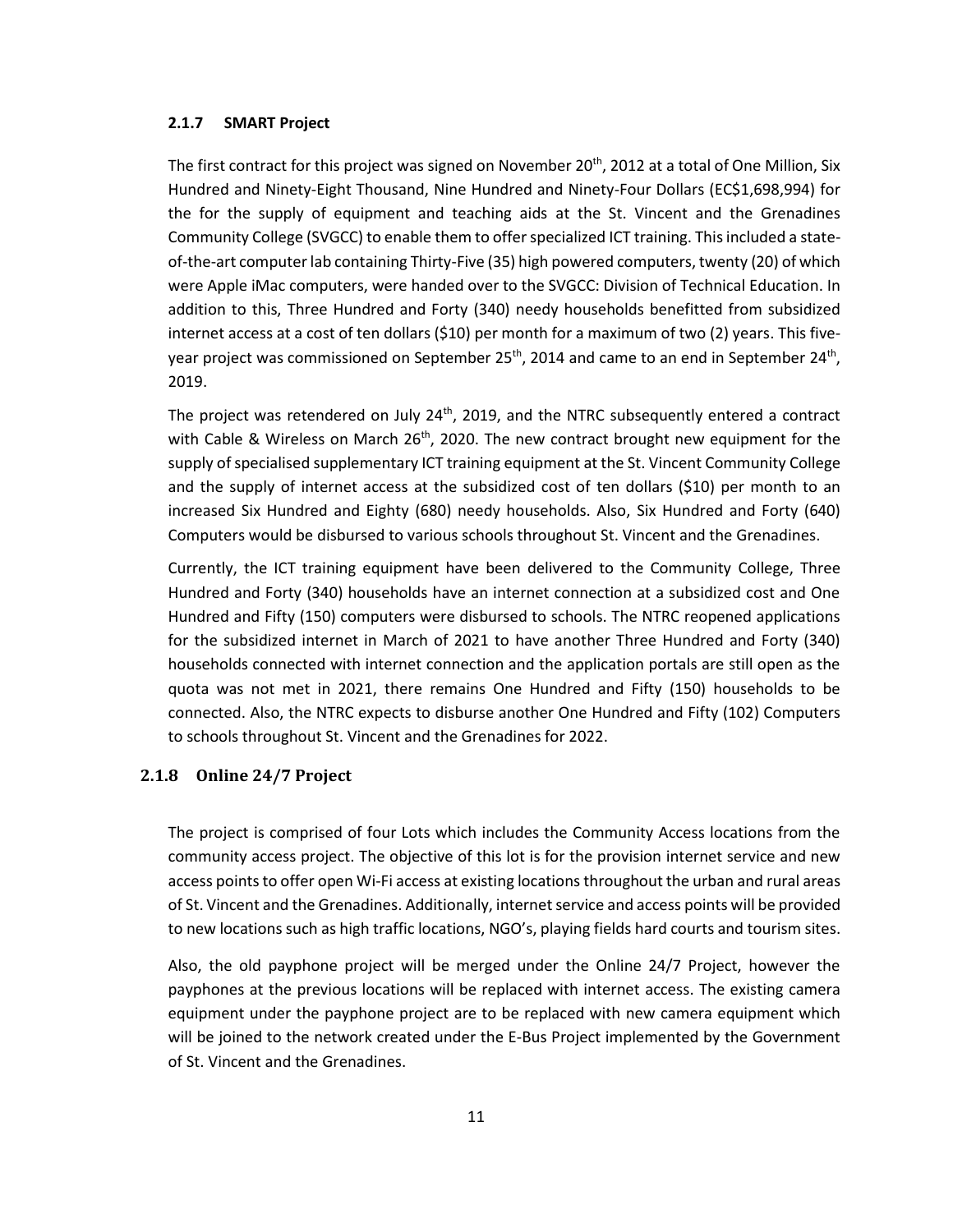Moreover, the project will enable the provision of charging stations at bus stops throughout urban and rural areas, as well as popular tourism sites. These charging stations would be fitted with USB-A ports that would allow persons to charge their mobile devices with the use of their own USB cable. Lastly, this project will facilitate highspeed internet connection at the SVGCC Glen Campus and the purchasing of additional access points that can be installed when the need arises to ensure the smooth operation of services provided under the project.

This project was tendered out on October 30,2021, and two bids were received on December 21, 2021. However, the bids received exceeded the Commission's budget. As such, the NTRC revised the scope of works and some aspects that were unclear in the tender document. This project is expected to be retendered in March 2022.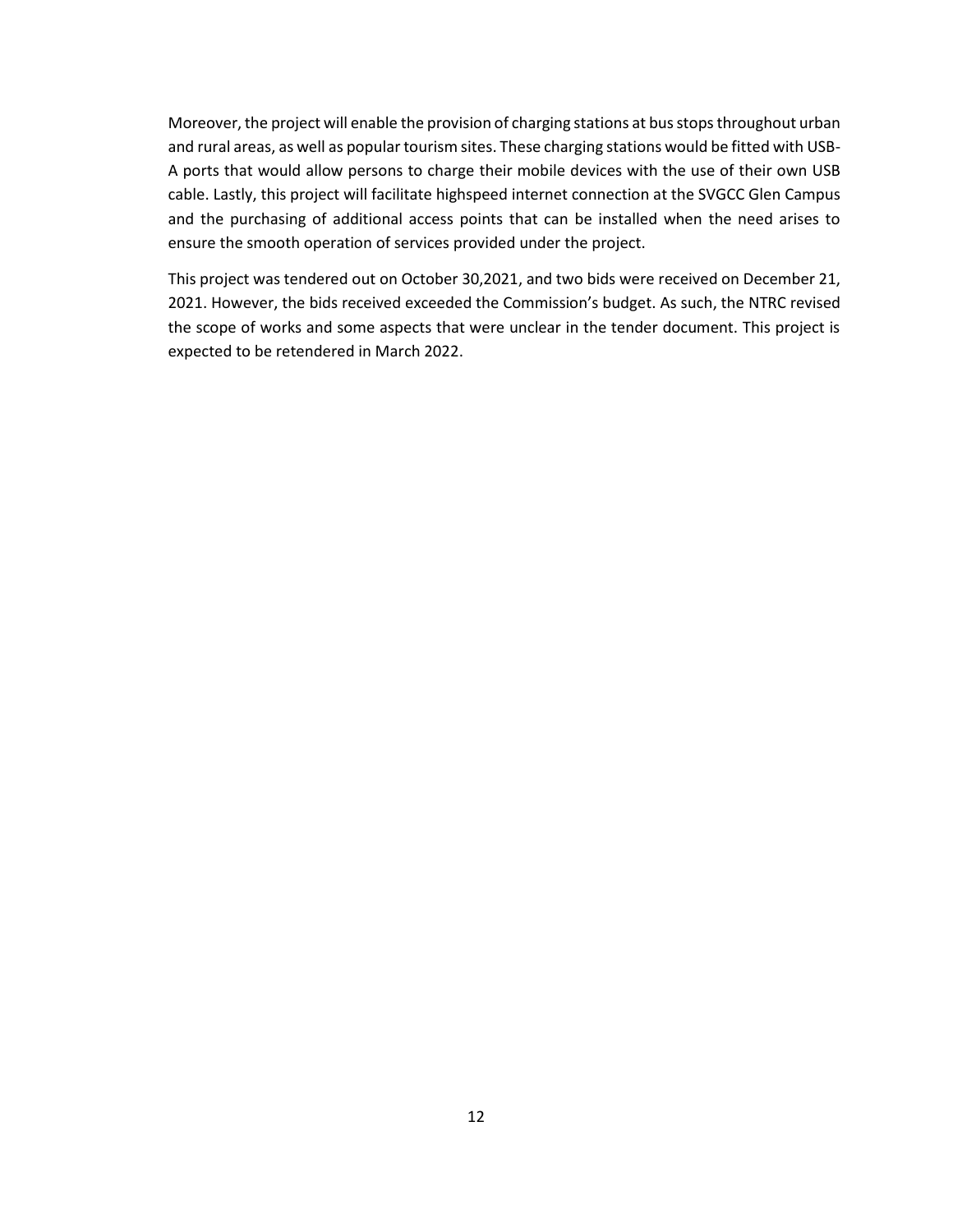# <span id="page-12-0"></span>**3 SUMMARY MARKET ASSESSMENT**

In the year 2021, the Schools' Project was amended which saw the addition of 116 new wireless access points to improve the wireless coverage at fifty-eight (58) schools across the country. The addendum for the schools' project was commissioned November 30, 2021. The USF also continued to maintain the Three Hundred and Twenty-Eight (328) free wireless internet access points across the country and other services and equipment which are in place under the six projects currently being executed under the Fund.

Additionally, funding was received for the Expansion of the Global Maritime Distress and Safety System (GMDSS) to the Southern Grenadines from the Ministry of Finance, Economic Planning, and Information Technology. Currently, the GMDSS coverage is limited to the Mainland and Northern Grenadines as there is only one transmission site located at Mount St. Andrew. The addition of a new transmission site in Union Island which would be linked to the existing system using the Subsea fiber cable installed under the CARCIP Project would greatly improve the GMDSS coverage, resulting in a safer environment for our fisherfolk, yachts, cruise ships and all other vessels transiting our sea space.

Moreover, during 2021 the NTRC conducted the tender process for the Online 24/7 project within the guidelines of the Universal Service Fund (USF) as per requirements of the telecommunications Act of 2001 and the Telecommunications (Universal Service Fund) regulations 2008 (S.R & O #45 of 2008). The project was tendered out on March 2, 2022, and the deadline for the submission of bids is March 16, 2022. The project comprises of four lots, Lot 1 will provide internet access to community locations, tourism sites, NGO's, playing fields and hard courts. Also, the cameras that were previously under the payphone project will be replaced with new equipment and joined under the E-bus project in St. Vincent and the Grenadines for Lot 2. Lot 3 will comprise of charging stations installed at bus stops in urban and rural area. Finally, Lot 4 will comprise of providing high speed internet to SVGCC Glen Campus and the purchasing of additional access points that will be readily available for when the need arises to provide consistent and reliable service at the various locations.

The National Telecommunications Regulatory Commission (NTRC) organized a survey that was conducted from December 1, 2021 to December 20, 2021. The aim of the survey was to acquire the status of telecommunication access throughout St Vincent and the Grenadines. The survey was designed as a household survey with a targeted sample size of two thousand (2000) persons spread across the thirteen (13) census divisions of St. Vincent and the Grenadines. The survey was carried out by several individuals within communities throughout the country and was done with the use of questionnaires over a Two (2) week period. These questionnaires were administered by the interviewers and all information received is confidential. The information gathered from the survey will assist the commission in identifying underserved areas and aspects of the sector that needs upgrading. This will eventually lead to an improved and more enhanced telecommunication sector.

Additionally, Saint Vincent and the Grenadines has received financing in the amount of US\$ 30,000,000.00 equivalent from the World Bank toward the cost of the Caribbean Digital Transformation Project.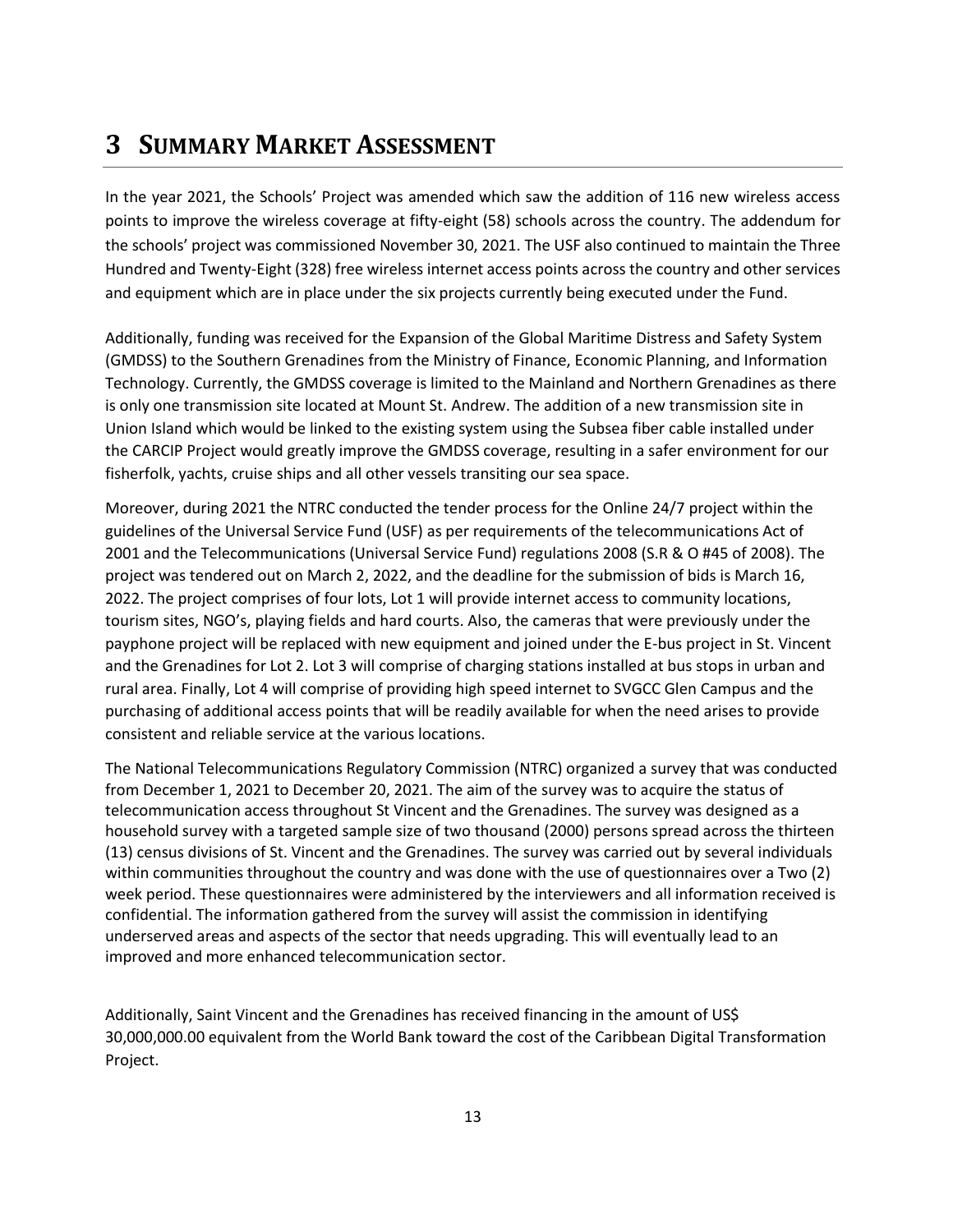The project includes several components that seeks to integrate digital technologies across the public sector which should results in improved productivity of the Government service and delivery of better service to Vincentians.

The components of this project are as follows:

Component 1: Digital Enabling Environment (USD 2,000,000.00) The project will support for development of national level cybersecurity capability to monitor, identify, protect against, and respond to cyber threats and support for requisite enabling environment and capacity improvements at national level. The CERT will be established using a regionally compatible design and frameworks developed as part of the regionally implemented activities under the subcomponent.

Component 2: Digital Government Infrastructure, Platforms, and Services (USD 22,750,000.00)

- Subcomponent 2.1: Cross-Cutting Enablers of Digital Government Operations and Services
	- $\circ$  Digital Government strategy, standards, business continuity, and protocols
		- o Unique digital identifier and citizen authentication
		- o Digital infrastructure strengthening.
	- o Government payment platform
	- o E-Document management system
	- o Capacity building of public sector IT professionals and civil servants
- Subcomponent 2.2: Government Productivity Platforms and Citizen-Centric Digital Services
	- o End-to-end digitization, business process re-engineering, and integration of priority services and systems
	- o Single window for land/property transaction
	- o Single window customs clearance
	- o Tax system development

Component 3: Digital Skills and Technology Adoption (USD 2,750,000.00

- Subcomponent 3.1: Workforce-Ready Digital Skills
- Subcomponent 3.2: Technology Adoption

Component 4: Project Implementation Support (US\$ 2.5 million)

This component includes support to the PIU for the implementation and management of national level project activities, including capacity building and training initiatives.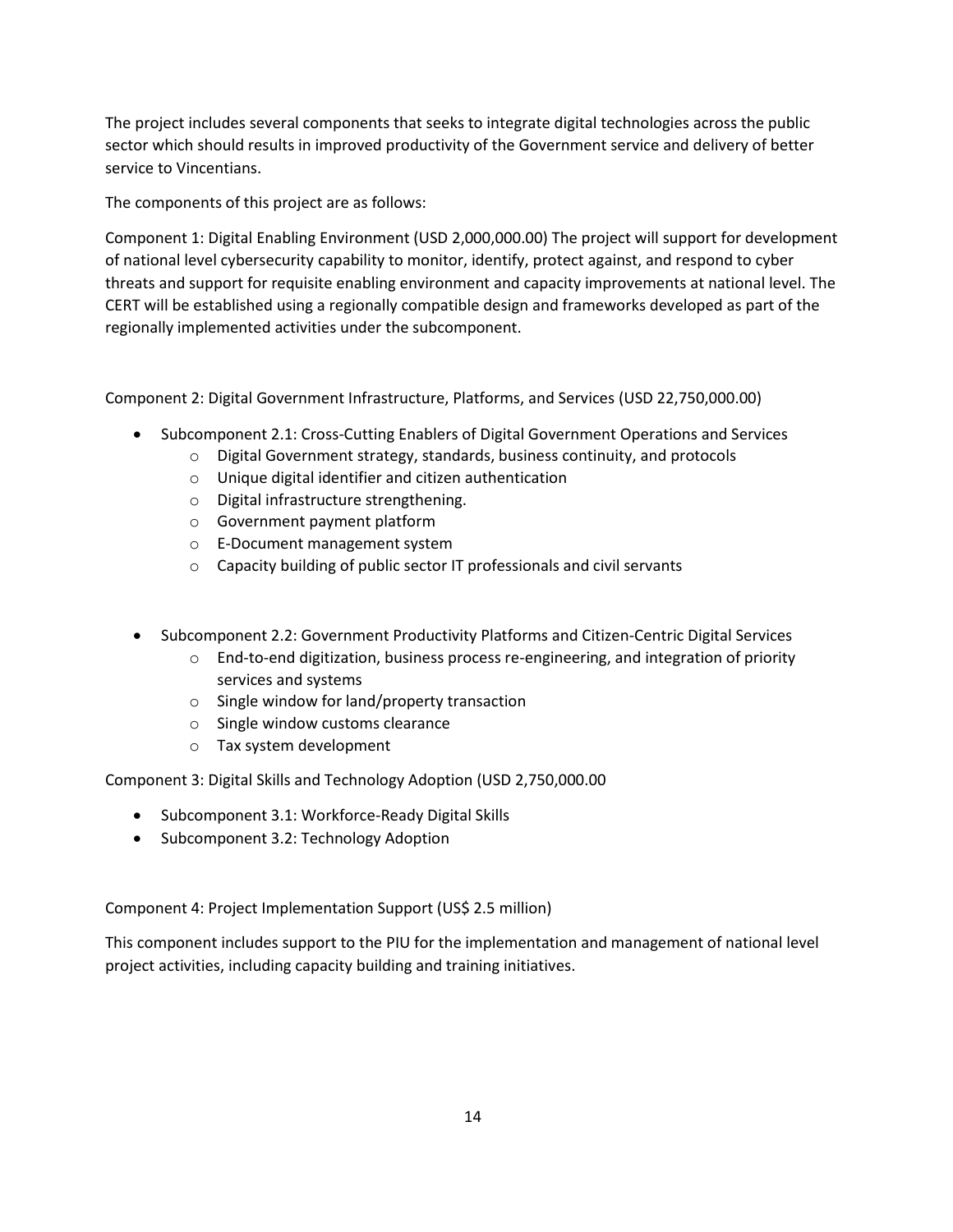Lastly, the SVG Intelligent Bus Management and Monitoring System Project known as the eBus project, was signed on January 26, 2019, between the Republic of China on Taiwan, and the Government of St Vincent and the Grenadines seeks to improve the management of the public transportation sector (eBus phase) and enhance surveillance in public areas (CCTV Phase), in this country. The CCTV Phase has been completed with a fully functional surveillance system currently in operation. Smart bus stops were installed at approximately 40 locations throughout the country, and 200 Telematic Control Units (TCUs) are projected to be installed on Government-owned and contracted buses, and on privately owned buses who agree to be part of the project.

The overarching objectives of the project are to improve the management of the public transportation sector (eBus phase) and enhance surveillance in public areas (CCTV Phase), in this country. The CCTV Phase is completed with a fully functional surveillance system currently in operation.

This project is expected to yield tremendous dividends to all stakeholders, not least of which will be the much-needed relief to the travelling public by greatly reducing the waiting time for buses, as commuters will be in a position to determine the buses' location, and therefore know when to get to the bus stop at an appropriate time and avoid long waits.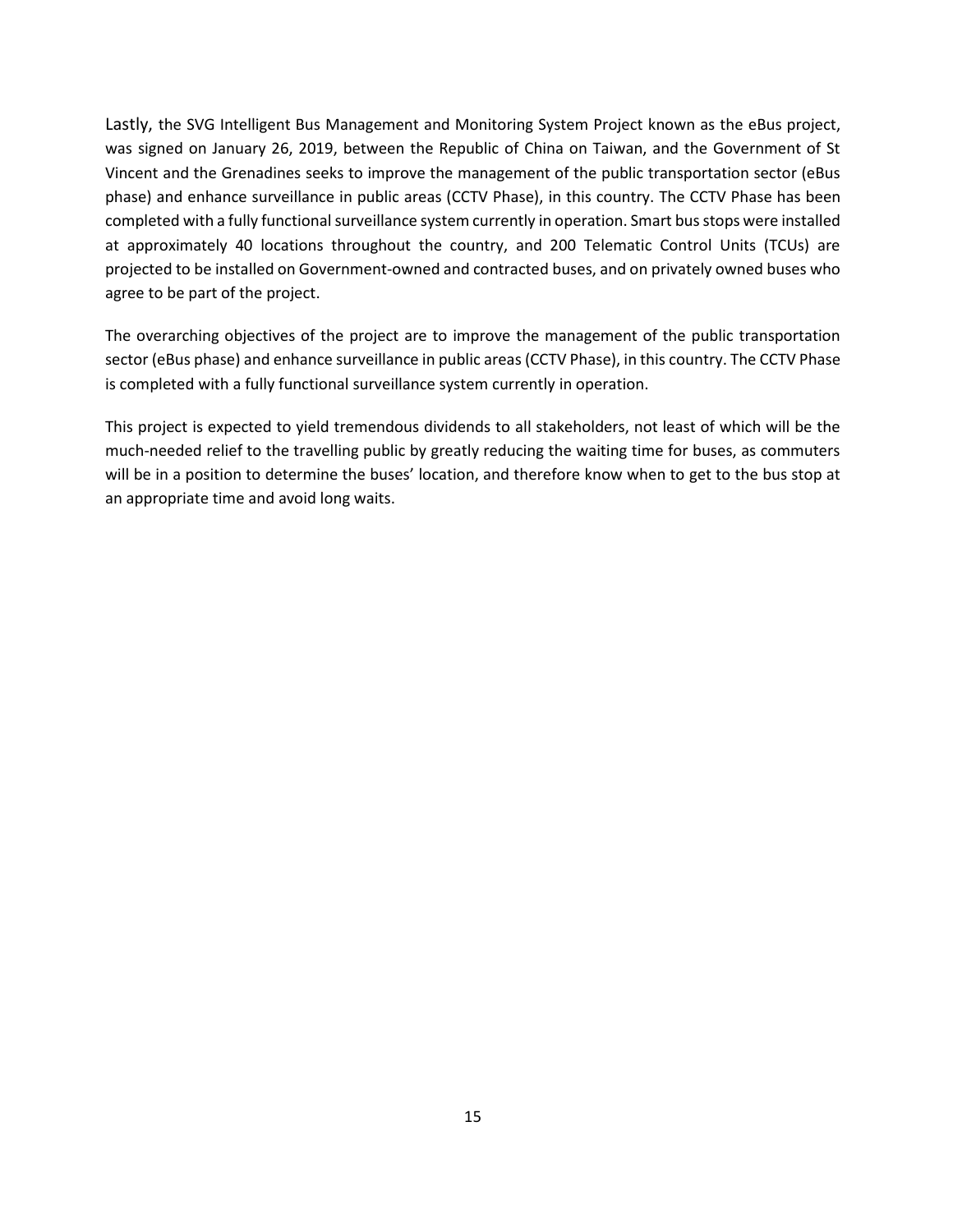## <span id="page-15-0"></span>**3.1 REVENUE OF TELECOM OPERATORS**

Figure 2 below shows the revenues received by the respective telecommunication operators. The revenue generated by telecommunications operators reduced by a margin of 7.2% in 2021.

#### **Figure 2**



**Total Telecom Revenue (XCD)**

*Fig 2. Telecom Revenue for the telecommunications providers in SVG (Source: NTRC)*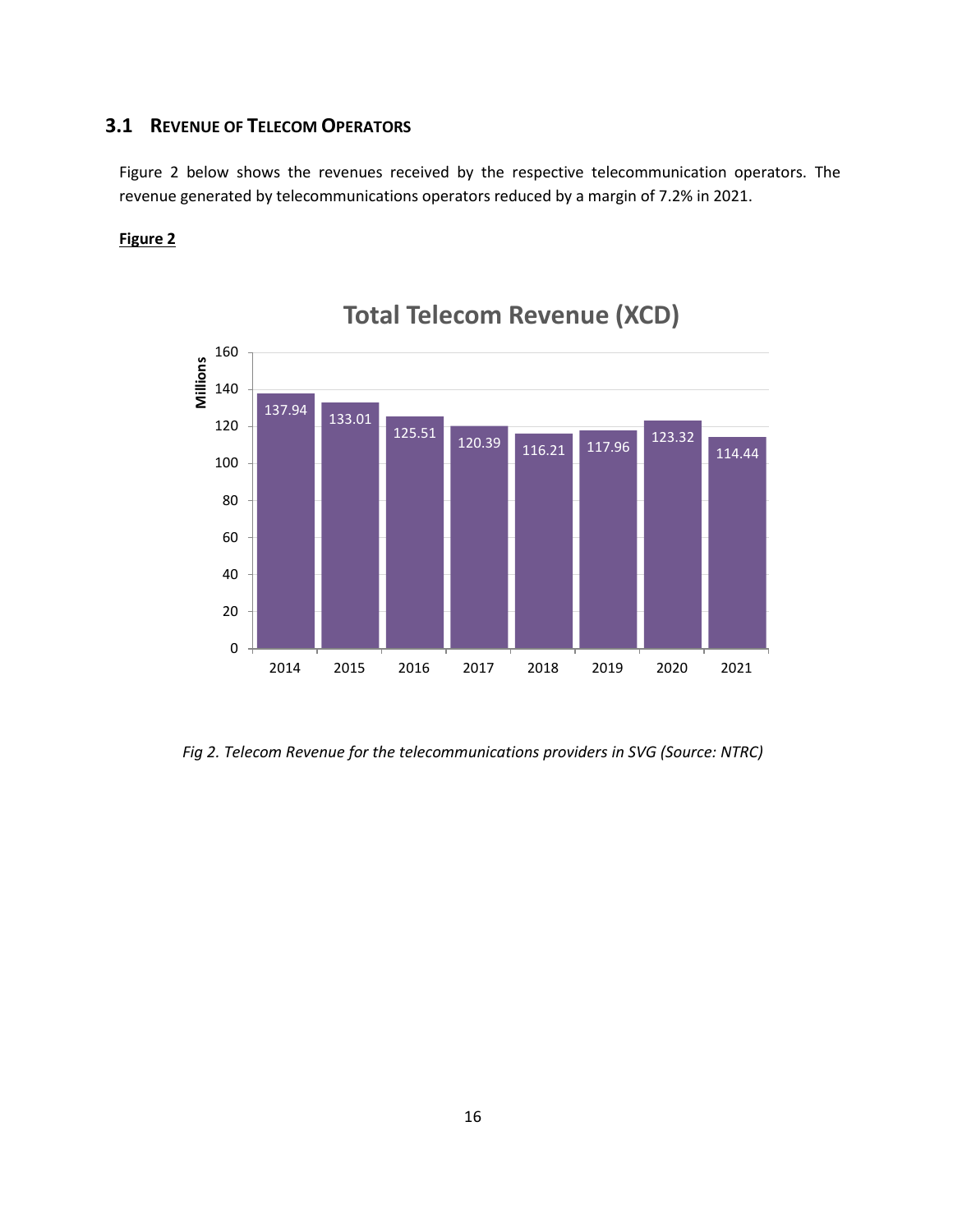Figure 3 shows Fixed Line Subscribers over the last eight years.

#### **Figure 3**



# **Fixed Line Subscribers**

*Fig 3. Fixed Line Subscribers (Source: NTRC)*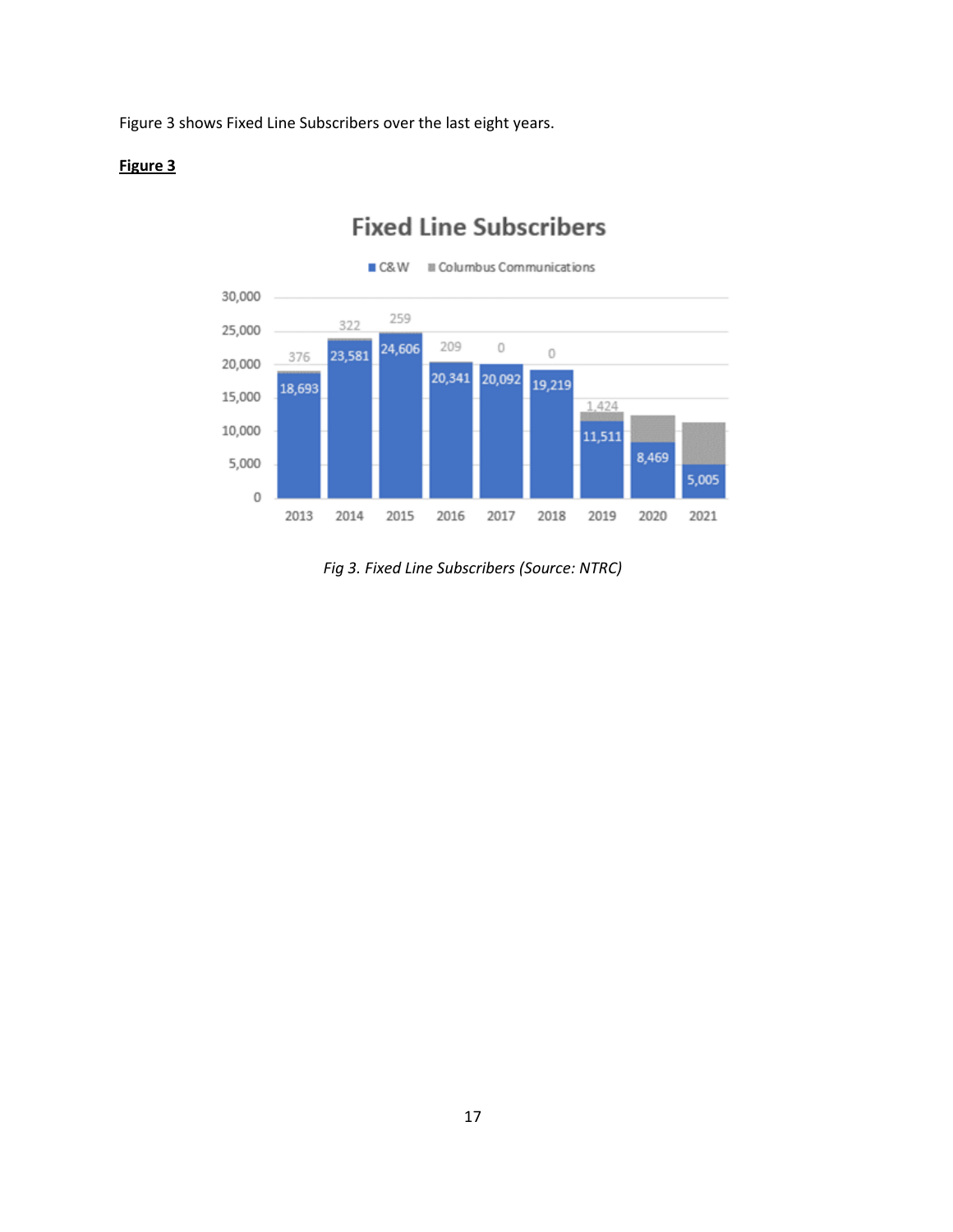Figure 4 below shows the number of Broadband Internet Subscribers from 2015 to 2021. There has been an increase in the Broadband Internet Subscribers from 2015 to 2021 except for 2019 and 2020.

## **Figure 4**



# **Broadband Internet Subscribers**

*Fig 4. Broadband internet subscribers in SVG (Source: NTRC)*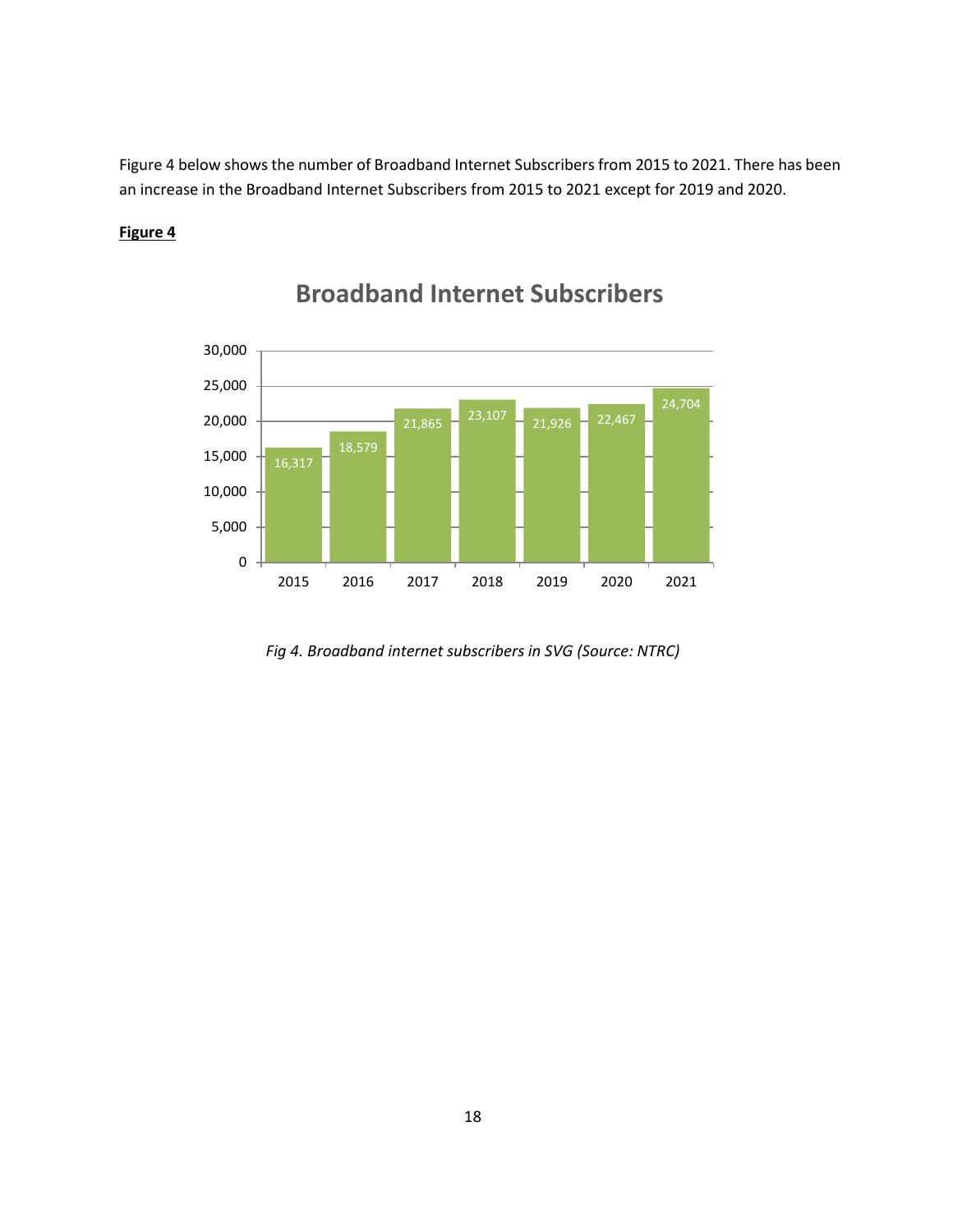Figure 5 shows the number of mobile subscribers for the years 2015 to 2021. The figure shows a 5.4% decrease in the figure for 2021 as compared to 2020.

# **Figure 5**



**Mobile Subscribers**

*Fig 5. Mobile Subscribers (Source: NTRC)*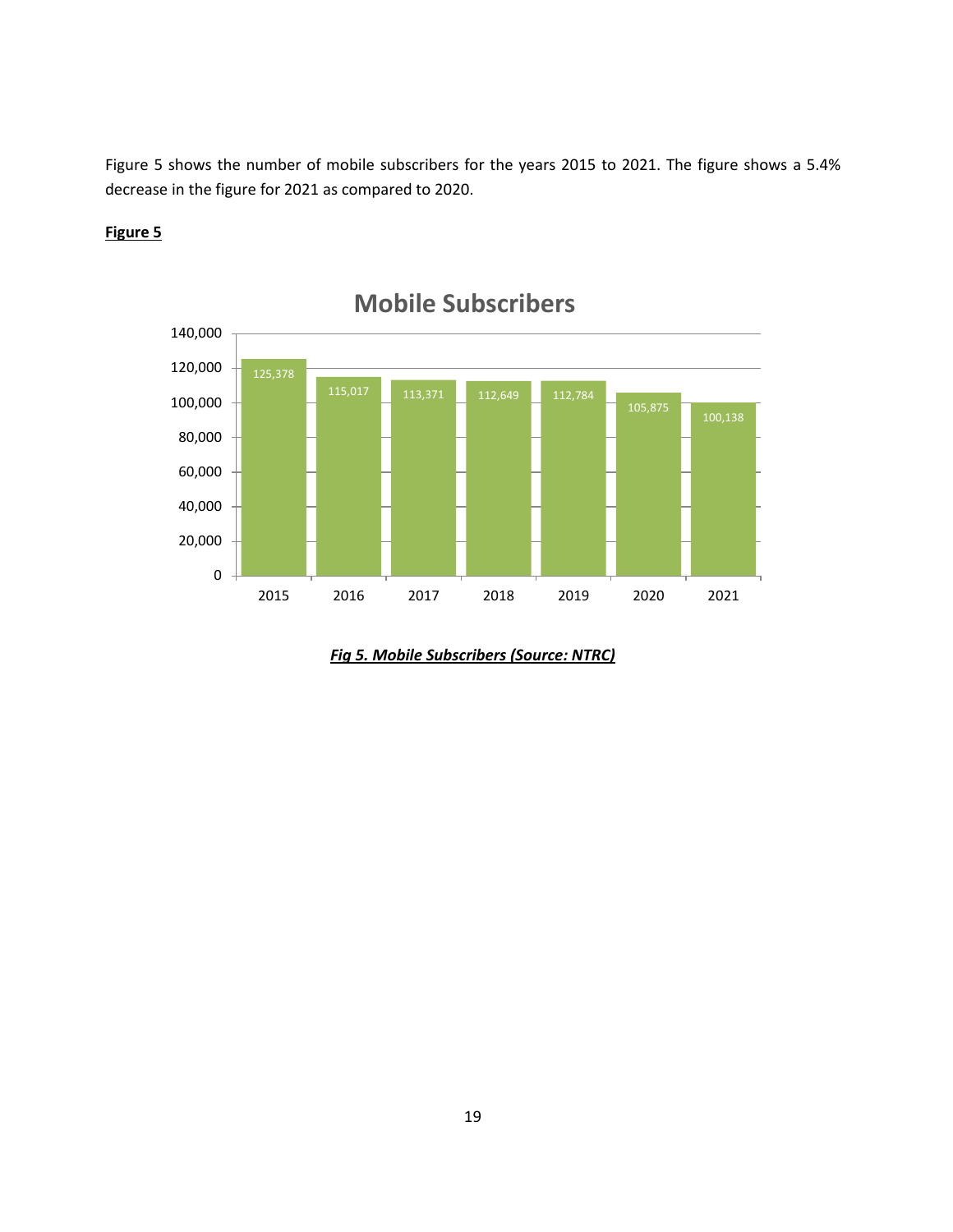## <span id="page-19-0"></span>**3.2 PORTABLE COMPUTERS ENTERING ST. VINCENT**

Figure 6 below depicts the number of portable computers entering St. Vincent and the Grenadines. Portable computers. In 2020, Seven Thousand, Six Hundred and Eighty-Eight (7,688) portable computers were imported into SVG while 2021 saw Ten Thousand, Five Hundred and Ten (10,510) devices being imported. This represents a 37% increase from 2020.



#### **Figure 6**

Fig 6. Portable computers entering SVG (Source: *The Customs and Excise Department)*

## <span id="page-19-1"></span>**3.3 DESKTOPS ENTERING ST. VINCENT AND THE GRENADINES**

Figure 7 below shows the number of desktop computers entering the country. The graph shows that there has been a decrease in the number of desktops being imported. In 2020, there were Four Hundred and Ninety-Five (495) units which were imported compared to Four Hundred and Sixteen (416) units for 2021. This represents a 16% decrease in the figures from 2020.



#### **Figure 7**

Fig 7. Desktop entering SVG (Source: *Customs and Excise Department)*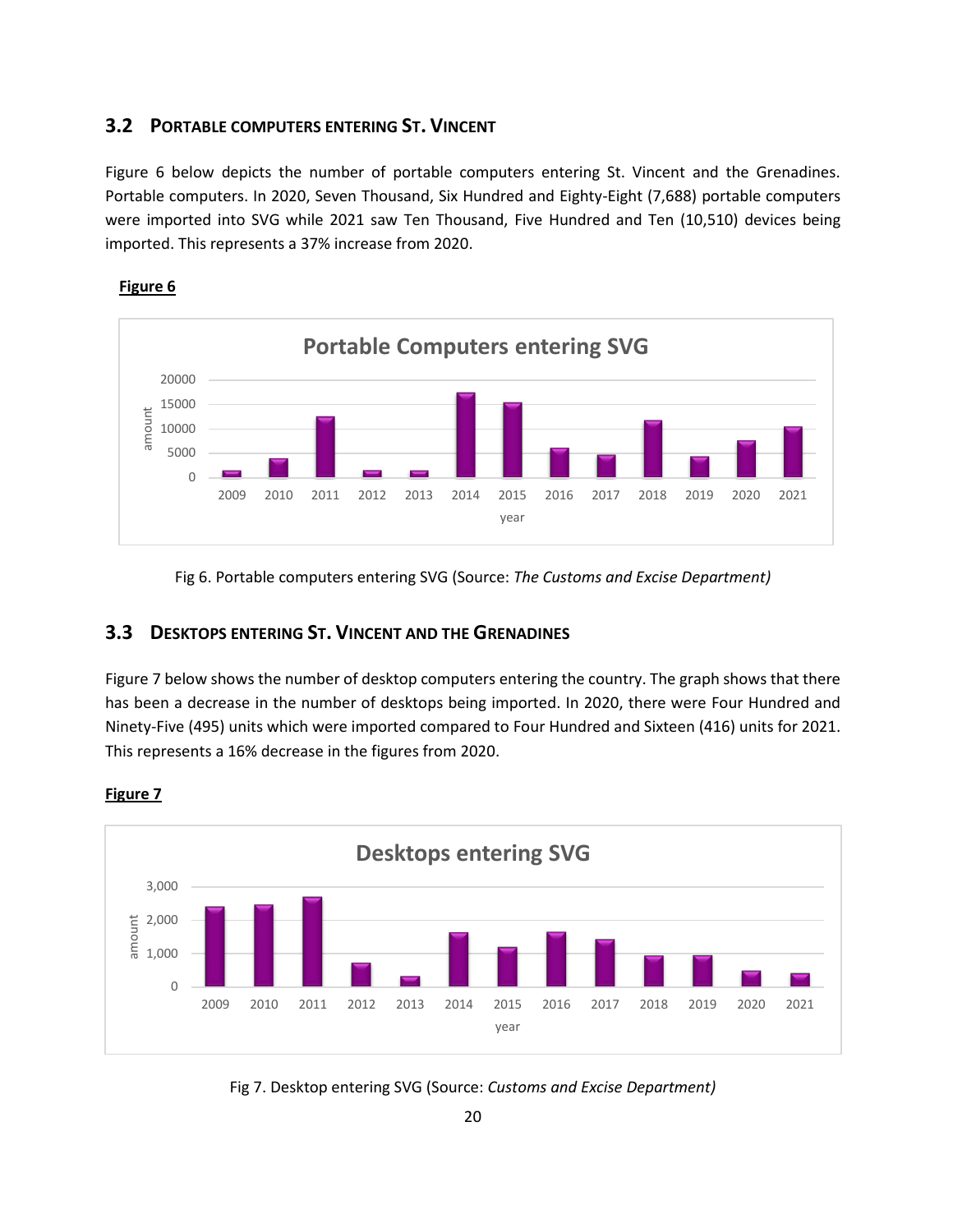## <span id="page-20-0"></span>**3.4 MOBILE PHONES ENTERING ST. VINCENT AND THE GRENADINES**

Figure 8 below shows the number of mobile phones entering the country. The graph shows that there has been a significant decrease in the number of mobile phones being imported. The figure for 2020 was Thirty-Four Thousand, Nine Hundred and Sixty-Four (34,964) devices being imported while in 2021, the figure is now Twenty-One Thousand, Eight Hundred and Fifty (21,850). This represents a 37% decrease in mobile phones entering the country from 2020.



## **Figure 8**

Fig 8. Mobile Phones imported (Source: *The Customs and Excise Department)*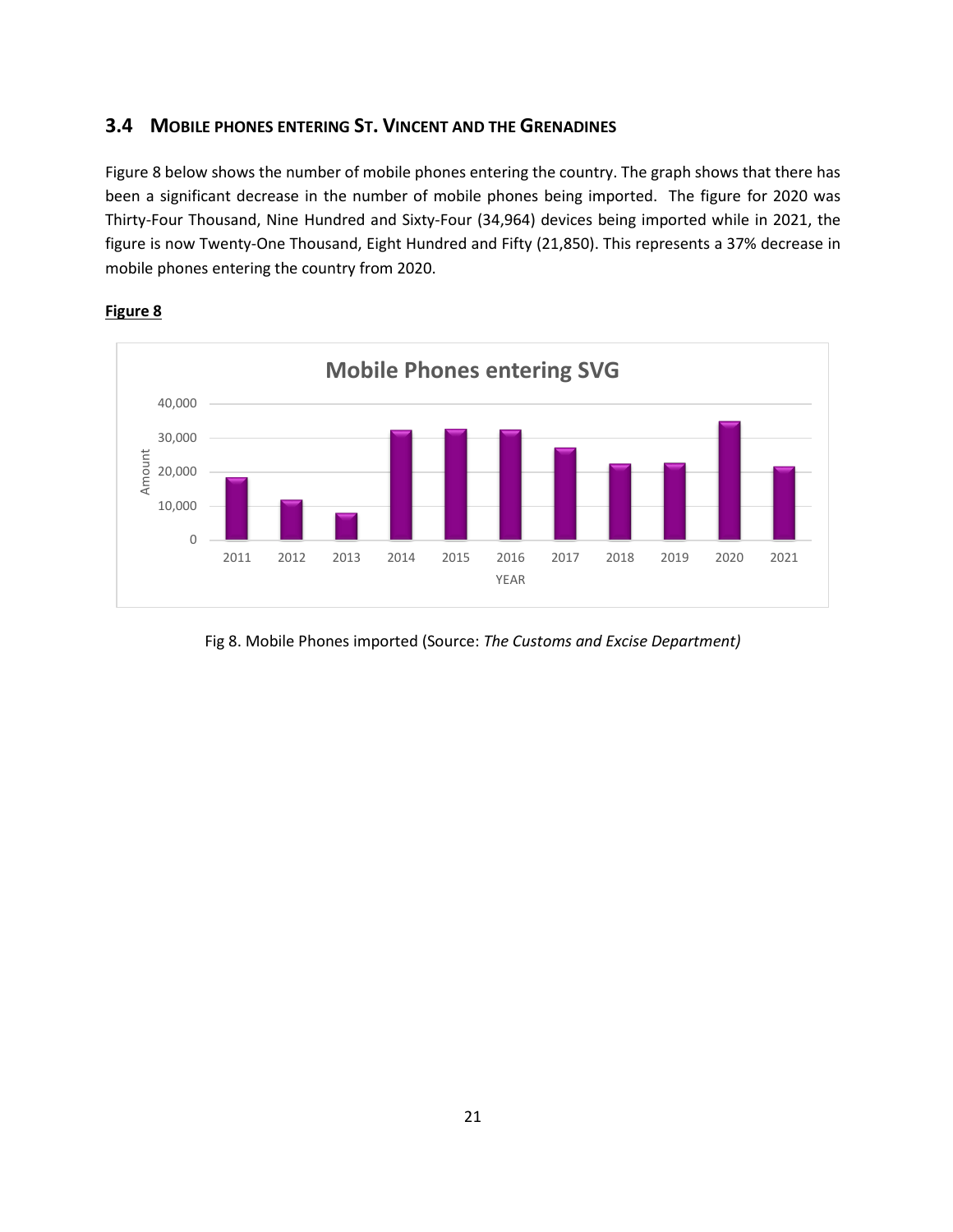# <span id="page-21-0"></span>**3.5 PENETRATION RATES FOR TELECOMMUNICATION SERVICES**

Figure 9 below shows the penetration rates for various telecommunications services over the last seven years.



*Figure 8: Penetration Rates (Source NTRC)*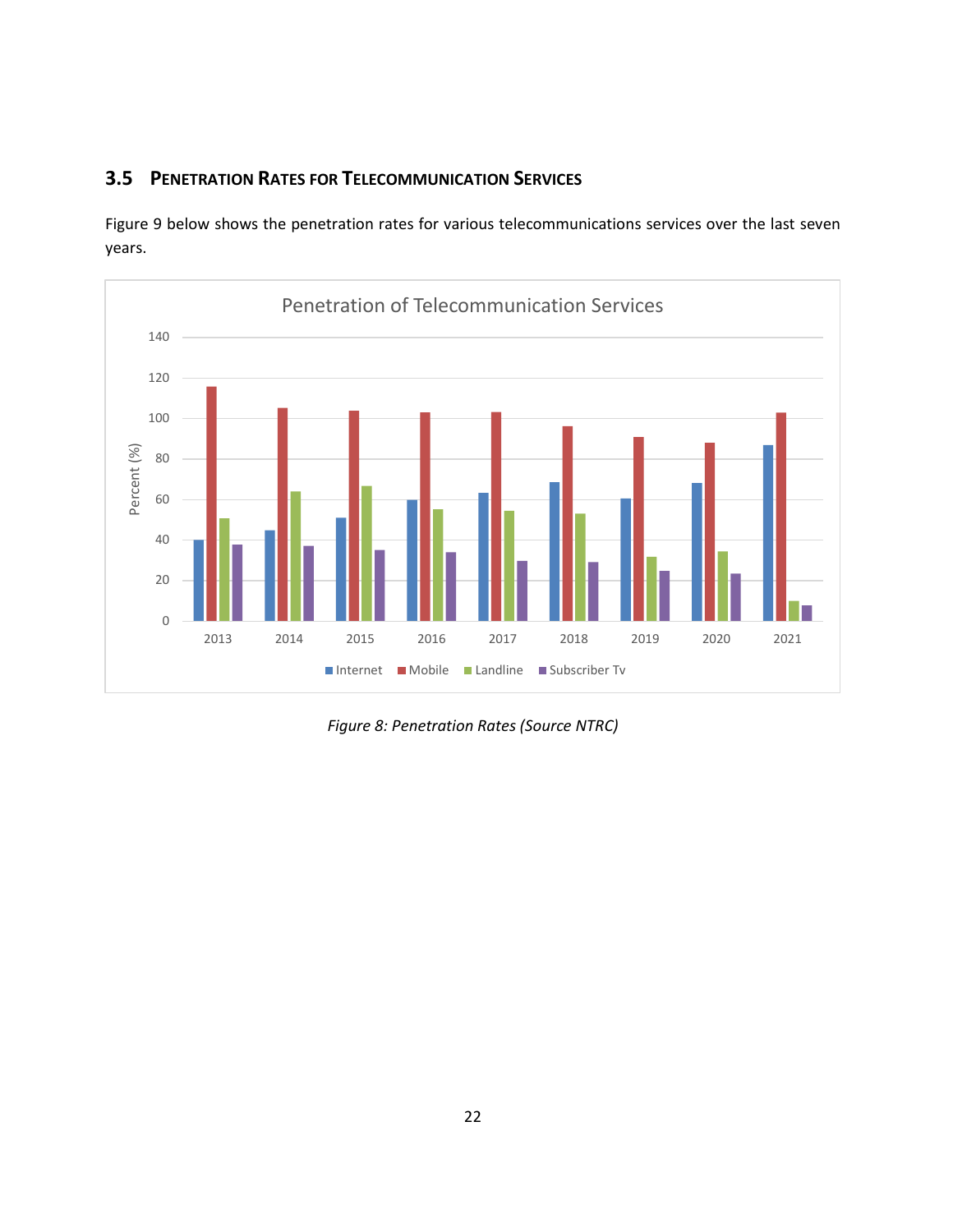# <span id="page-22-0"></span>**4 PRIORITY GOALS 2021**

The Operating Plan for 2021 identified priority areas requiring the attention of the USF for the year 2021. The status of priority goal and the sub goals are as follows:

1. **The 2021 Operating Plan will be established by March 2021. This plan will set out the objectives of the Fund for the operating year 2021.** 

The objective was complete. Although, the USF Operating Plan was scheduled to be completed by March 2021, due to delays in its preparation, the task was completed in April 2021.

2. **The USF will seek funding for two new projects through the Ministry of Finance, Economic Planning, and Information Technology.**

This objective is incomplete as the NTRC was only able to receive funding for one project from the Ministry of Finance, Economic Planning, and Information Technology. The project approved for funding would expand the GMDSS coverage to the southern Grenadines by erecting a site in Union Island.

3. **Monthly site visits would be conducted under the five USF projects to ensure that the equipment is functional, and services are in place at the various locations.** 

This objective was completed. The USF conducted regular checks on all projects which have been implemented by the USF. This includes physical visits to the project sites to ensure that the service and equipment are functional. The NTRC also remotely monitored the services at the selected locations daily to ensure that the services are functional.

4. **Provide an internet connection to Fifteen (15) playing fields and hard courts throughout St. Vincent and the Grenadines.**

This objective is incomplete. The task was incorporated under the Online 24/7 project that was tendered out on October 30, 2021. However, the bids submitted exceeded the Commission's budget hence the project will be retendered by March 2022.

## 5. **Connect 340 needy households with an internet connection in our efforts to bridge the digital divide.**

This task is not complete as the NTRC did not achieve its target to receive 340 complete applications, approximately 150 persons have been connected thus far. However, the application process remained opened and the remaining 180 connections are expected to be completed by the second quarter of 2022.

6. **The USF will ensure that a GMDSS training session is executed with the Coast Guard radio operators.**

This objective was completed. The NTRC hosted a GMDSS training session with the Coast Guard Radio Operators.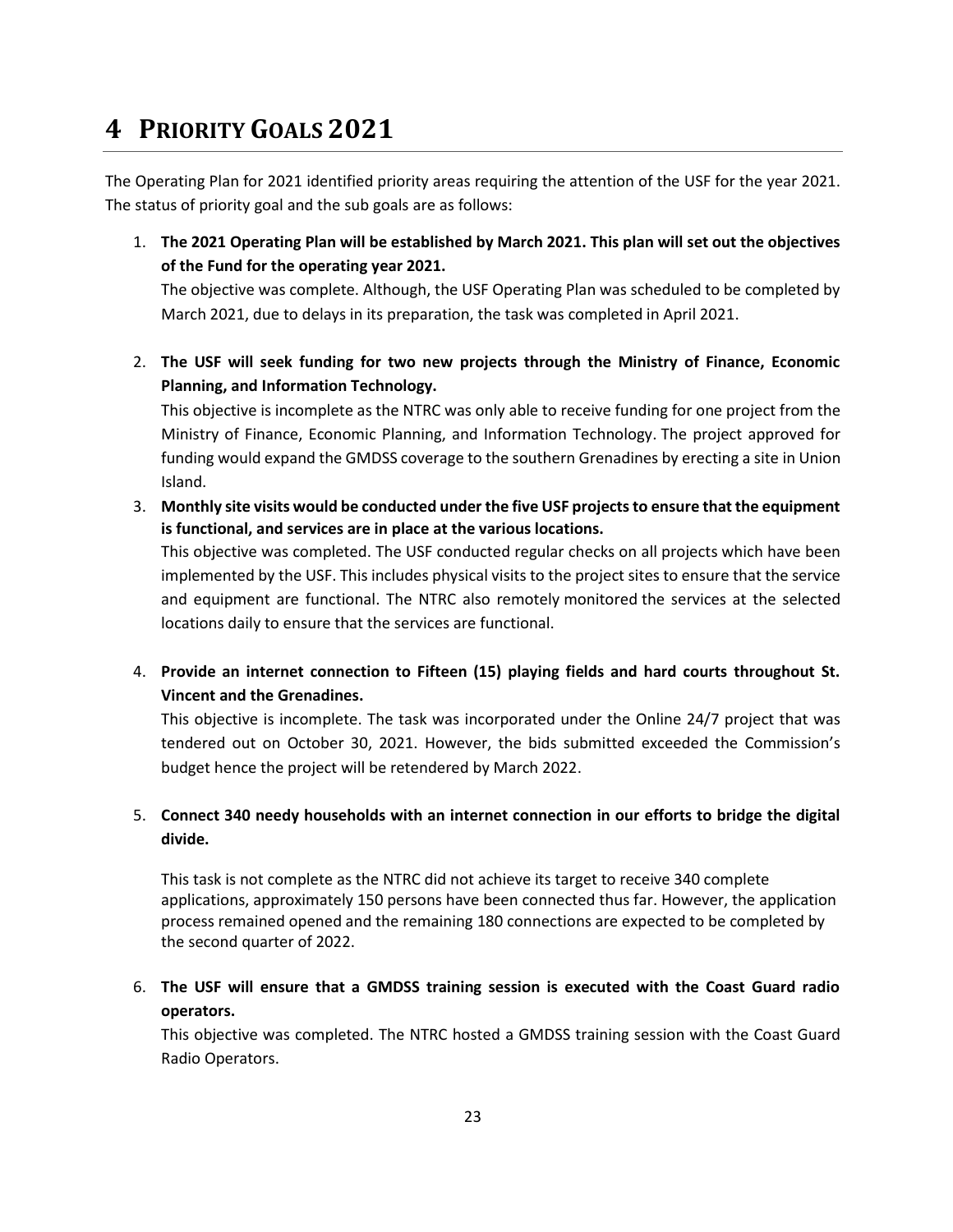7. **The USF will ensure that electricity is placed at the Mt Wynne Beach under the payphone project to provide power to the equipment.**

This objective is completed. In October 2020, the NTRC liaised with the National Parks, Rivers, and Beaches Authority to have electricity brought to the Mt. Wynne beach. The electricity was installed on February 28, 2021, and the equipment at the site are currently functional.

# <span id="page-23-0"></span>**5 USF PRIORITY GOALS 2022**

The USF priority goals for 2022 are as follows:

- 1. The 2022 Operating Plan will be established by March 2022. This plan will set out the objectives of the Fund for the operating year 2022.
- 2. The contracts for the GMDSS Expansion project in Union Island are to be signed by the second quarter of 2022 and the project commissioned by the third quarter of 2022.
- 3. The contract for the Online 24/7 project will be entered into by the second quarter of 2022. The procurement, installation of equipment and commissioning of the project is to be completed by the second quarter of 2022.
- 4. Revision of the Curriculum for the Associate Degree Cyber Security program will be completed by the second quarter of 2022.
- 5. Host consultation sessions with the Ministry of Health and the RSVGPF to discuss ways in which the internet service provided under the Police and Health Center Project can be improved, this is to be completed by the second quarter of 2022.
- 6. The retendering of the Police and Health Center Project is to be completed by the third quarter of 2022.
- 7. Monthly site visits would be conducted under the five USF projects to ensure that the equipment is functional, and services are in place at the various locations.
- 8. Connect 180 needy households with wireless internet access at a subsidized price of \$10 per month in our efforts to bridge the digital divide third quarter of 2022.
- 9. Results from the National ICT Survey conducted in 2021 are to be made available by the second quarter of 2022.
- 10. Develop methods to improve the monitoring and evaluation process of USF Projects is to be completed by the fourth quarter of 2022.